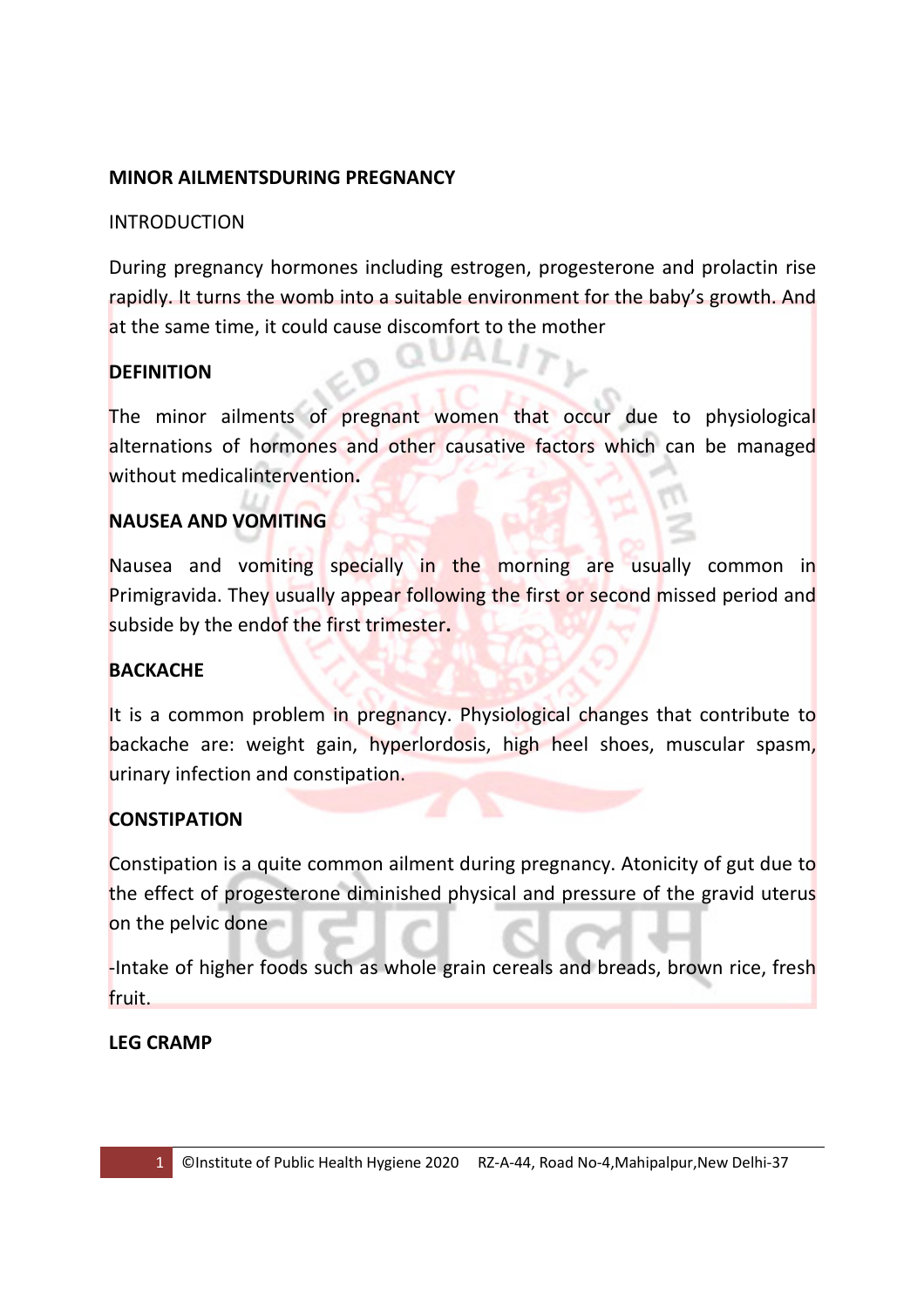Leg cramps are common during pregnancy. It may be due to deficiency of diffusible calcium or elevation of serum phosphorus, weight gain during pregnancy.

**-**Avoid standing or sitting with legscrossed for long period oftime

# **HEART BURN**

Heart burn is common in pregnancy due to relaxation of the esophagus sphincter. Many women experience heart burn for the first time during pregnancy.

-Avoid over eating and not to go to bed immediately after the meal.

-Liquid antacids and elevate the head is helpful in reducing the heart burn and acidity

# **VARICOSE VEIN**

Varicose vein in the legs and vulva or rectum may appear for the first time or aggravate during pregnancy usually in the later months. It is due to obstruction in the venous return by the pregnant uterus.

-Crepe bandage during movements, elevation of the limbs during rest and regular antenatal exercise for prevention of varicose vein.

# **HEMORRHOID**

Hemorrhoid may cause annoying complications like bleeding or may get prolapsed.

-regular use of laxative to keep the bowel soft, local application of hydrocortisone ointments and replacements of the piles if prolapsed.

# **VAGINAL DISCHARGE**

Vaginal secretion during pregnancy is normal. The discharge is usually clear and white and should not smell unpleasant.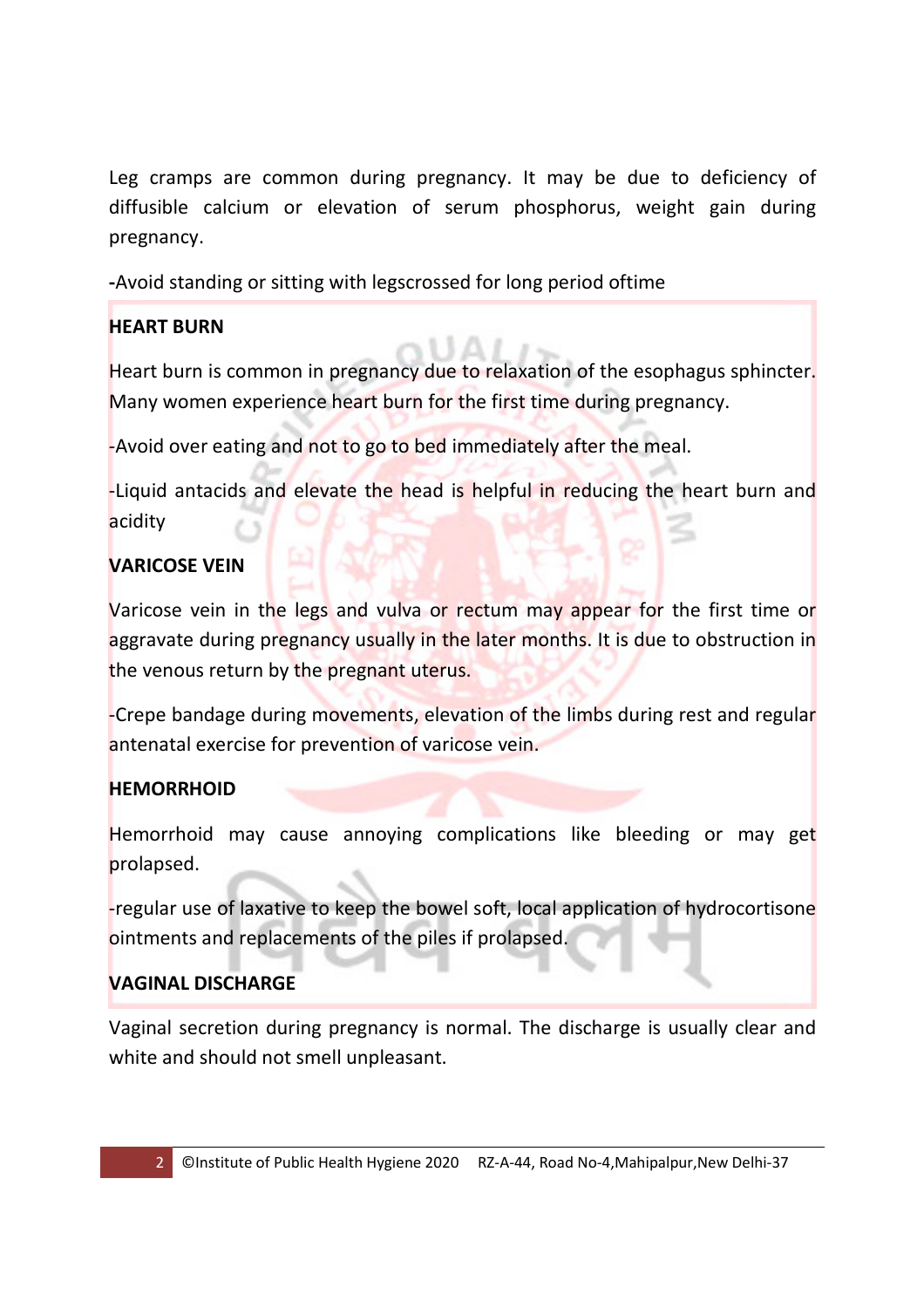-Assurance to the patient and advice for local cleanliness are all which are required.

- Presence of any infection should be treated with vaginal application of metronidazole or miconazole.

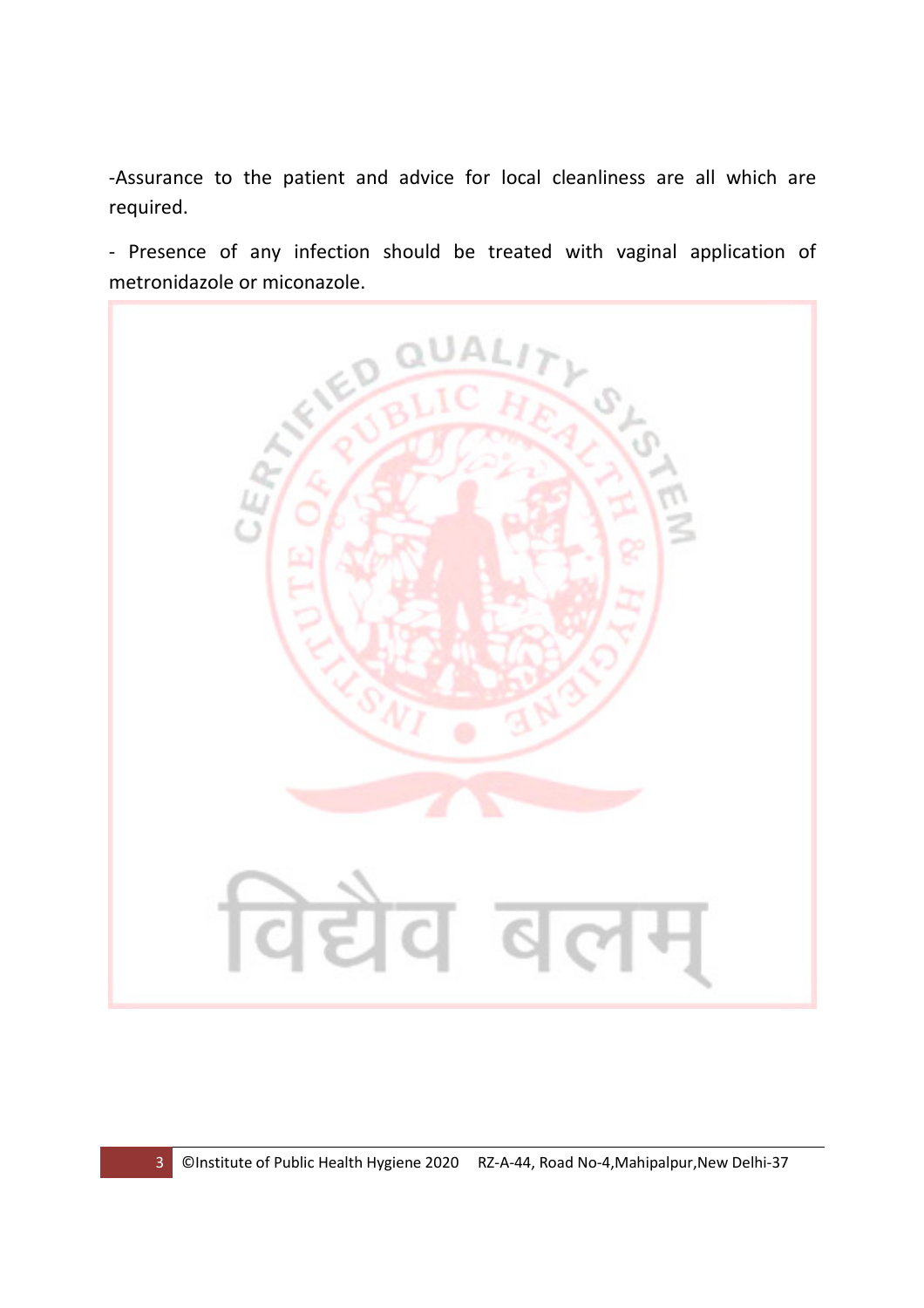## **UNIT –II (FEMALE PELVIS AND FOETAL SKULL)**

#### **Bony pelvis is formed by**

**\***2 hip bones-formed by fusion of 3 bones –ilium, ischium and pubis

\*Sacrum- Formed by fusion of 5 sacral vertebrae

\*Coccyx-Formed by fusion of 4-5 coccygeal vertebrae

\*Pelvis girdle = hip bones+ sacrum

# **FUNCTIONS OF BONY PELVIS**

\*To protect pelvis viscera

\*To support the weight of the body – it transfer the weight of the upper body from the axial to the lower appendicular skeleton

\*Provides attachment for muscles

\*In females, it provide bony support for the birth canal

HIP BONE

\*2 hip bones are joined at the pubic symphysis

\*hip bones articulate with the sacrum at the sacroiliac joints

\*Ilium, ischium and pubis fusedat acetabulum

\*ILIUM \*ISCHIUM \* PUBIS

# **CLASSIFICATION OF PELVIS**

\*False pelvis

\*Part of abdominal cavity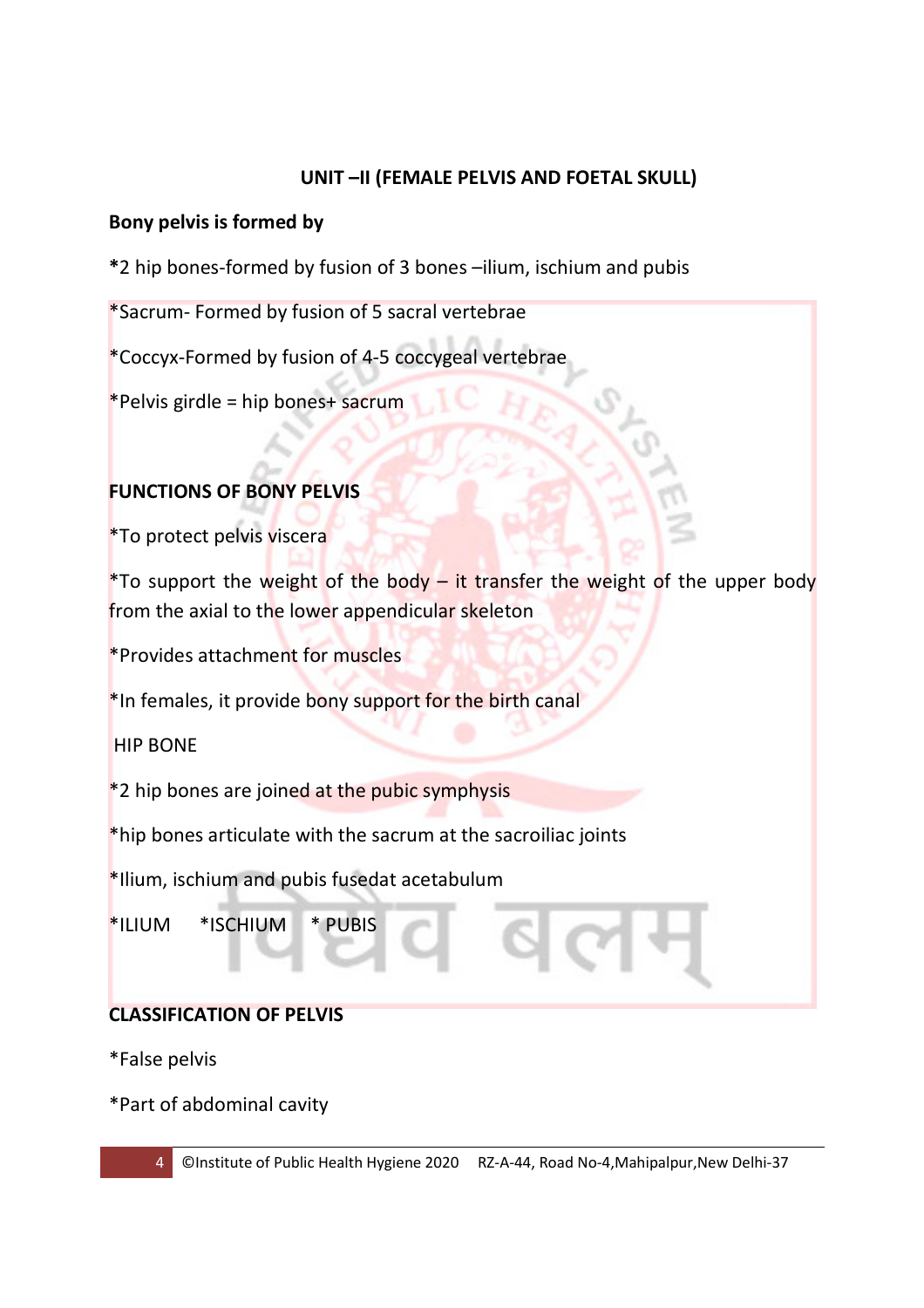# **2)True pelvis**

\*Is the true pelvis cavity

\*Lies inferior to pelvicbrim/pelvisinlet

# **MEASUREMENTS OF PELVIC INLET**

**Four diameters of pelvic inlets** 

\*Anteroposterior (True conjugate)

\*Diagonal conjugate (Can be measured clinically)

\*Obstetric conjugate

\*Transverse diameter

# **DIAMETER OF PELVIC INLET**

\*Anterior-posterior - From the sacral promontory to superior margin of pubic symphysis (11.5cm)

\*Diagonal conjugate –From sacral promontory to inferior margin of the pubic symphysis (12cm)

\*Obstetric conjugate – From sacral promontory to nearest point on posterior surface of pubic symphysis **(**10.5cm)

**\***Transverse diameter – The widest distance acrosspelvic brim (13.5cm)

# **DIAMETER OF PELVIC OUTLET**

\*Anterior -posterior diameter-From lower margin of pubic symphysis to sacrococcygeal joint (12.5cm)

\*Transverse diameter-11cm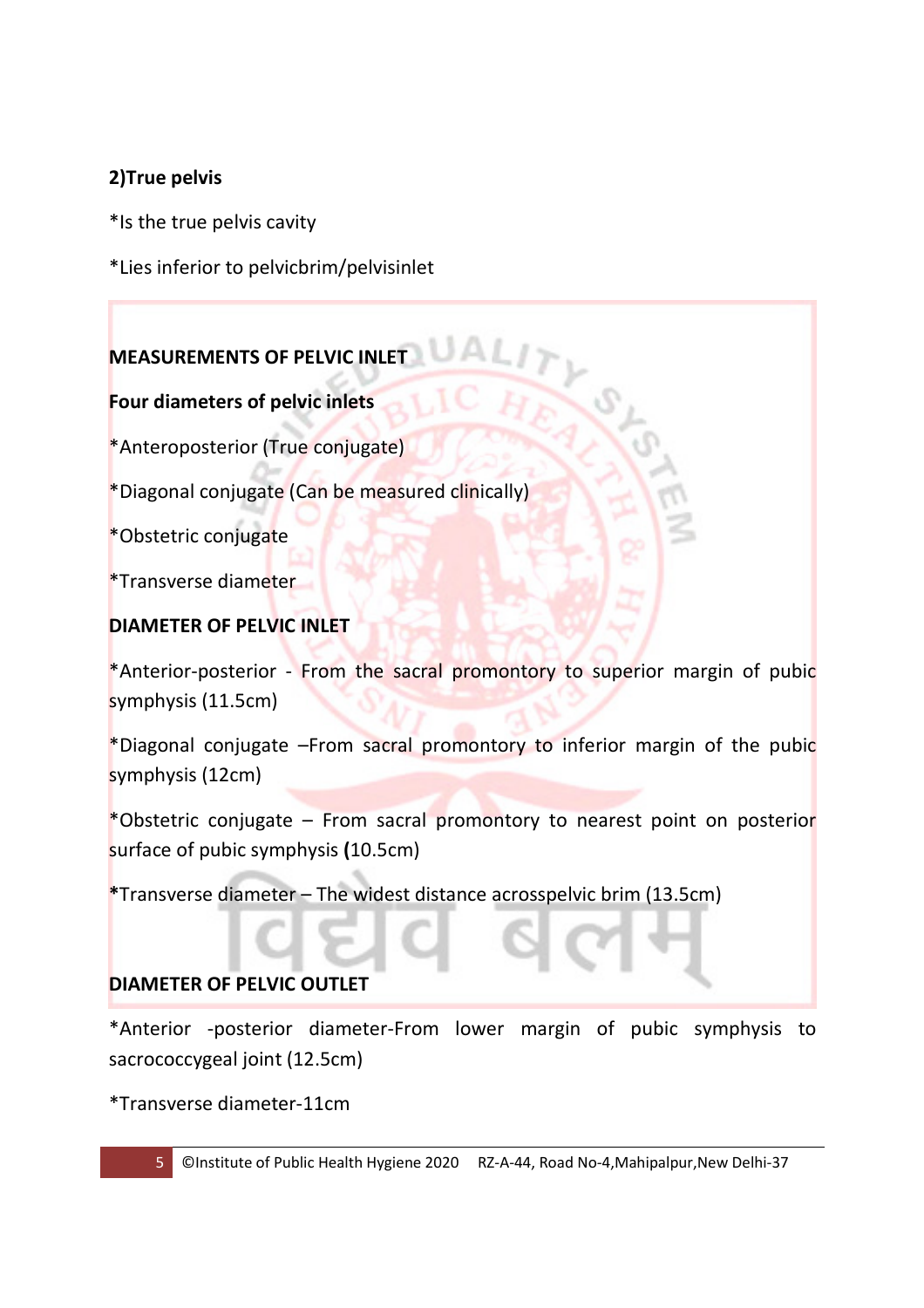#### **WALL OF PELVIC CAVITY**

\*Anterior pelvic wall

\*Lateral pelvic wall

\*Posterior wall

\*Pelvic floor

#### **TYPES OF PELVIS**

**Female pelvis shapes may be subdivided as follows** 

\*Gynaecoid-most common type, suited for delivery

\*Android –the masculine type of pelvis

\*Platypelloid-the pelvis, short AP diameter& wide transverse diameter

\*Anthropoid –resembling that of anthropoid ape, AP diameter is greater than the transverse

#### **FETAL SKULL**

**Skull is divided into 2 parts** 

**NEUROCRANIUM:** Calvaria (skull cap)

Cranial base(basicranium)

**Viscerocranium (Facial skeleton)** 

**REGIONS OF FETAL SKULL** 

**\***Occiput =the area lying behindposterior fontanelle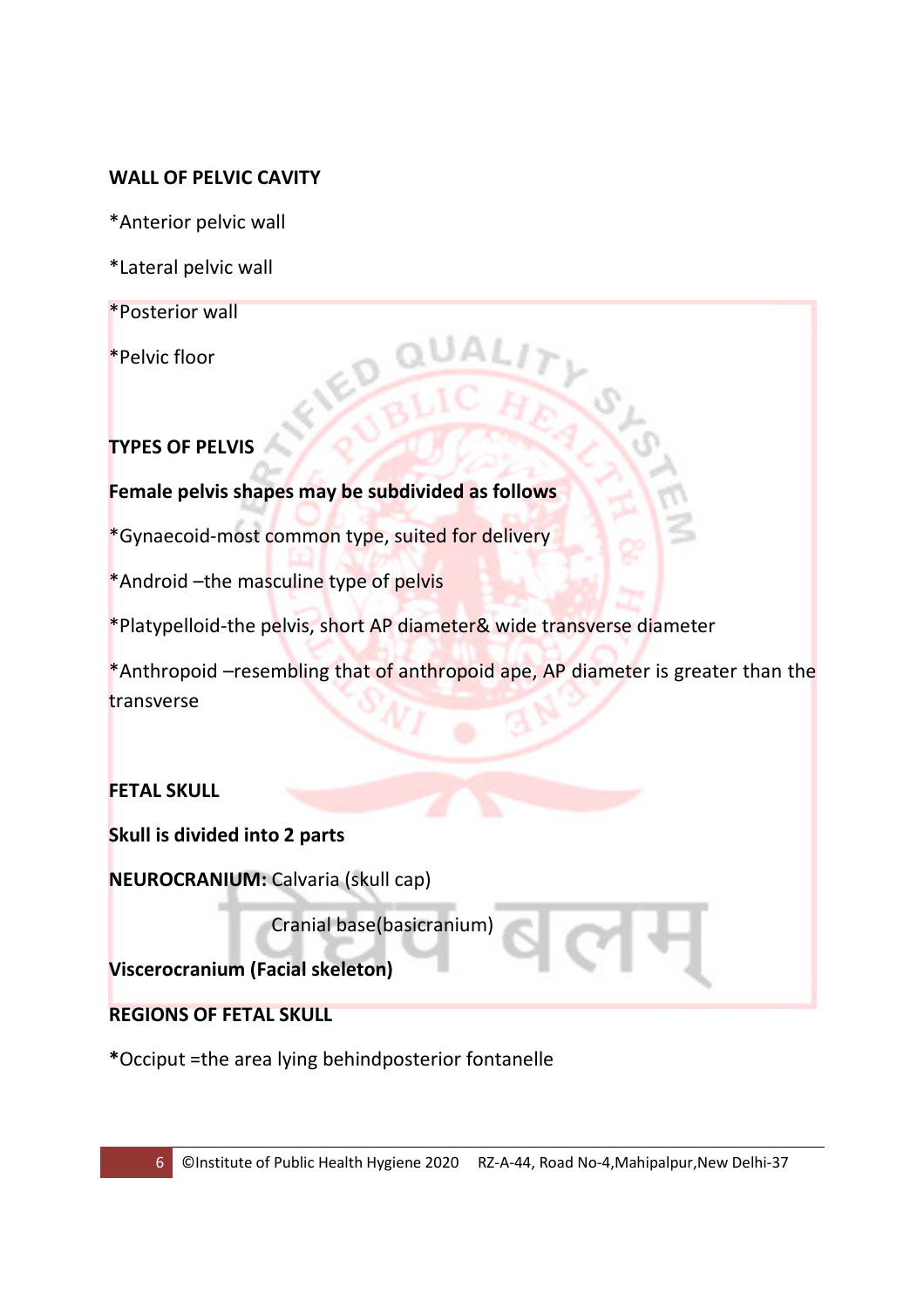\*Vertex -the area between anterior and posterior fontanelles and between parietal eminences

\*Bregam-area around anterior fontanelle

\*Sinciput-Area lying in front of anterior fontanelle .This is subdivided into 2 part – the brow and the face.

\*Brow – Area between anterior fontanelle and root of the nose

\*Face- area below the root of thenose

#### **SUTURES**

Sutures are the fibrous joint betweenflat bones of calvaria. Sutures allow the bones to move during the birth process (moulding).

#### **IMPORTANT SUTURES**

\*Sagittal suture

\*Coronal suture

\*Lambdoidal suture

\*frontal suture

\*Intermaxially suture

\*Intermandibular suture

**FONTANELLES** 

Areas of fibrous tissue membrane separating the bone**s** of thecalvaria**.** 

#### **MAJOR FONTANELLES**

\*Anterior

\*Posterior



7 ©Institute of Public Health Hygiene 2020 RZ-A-44, Road No-4,Mahipalpur,New Delhi-37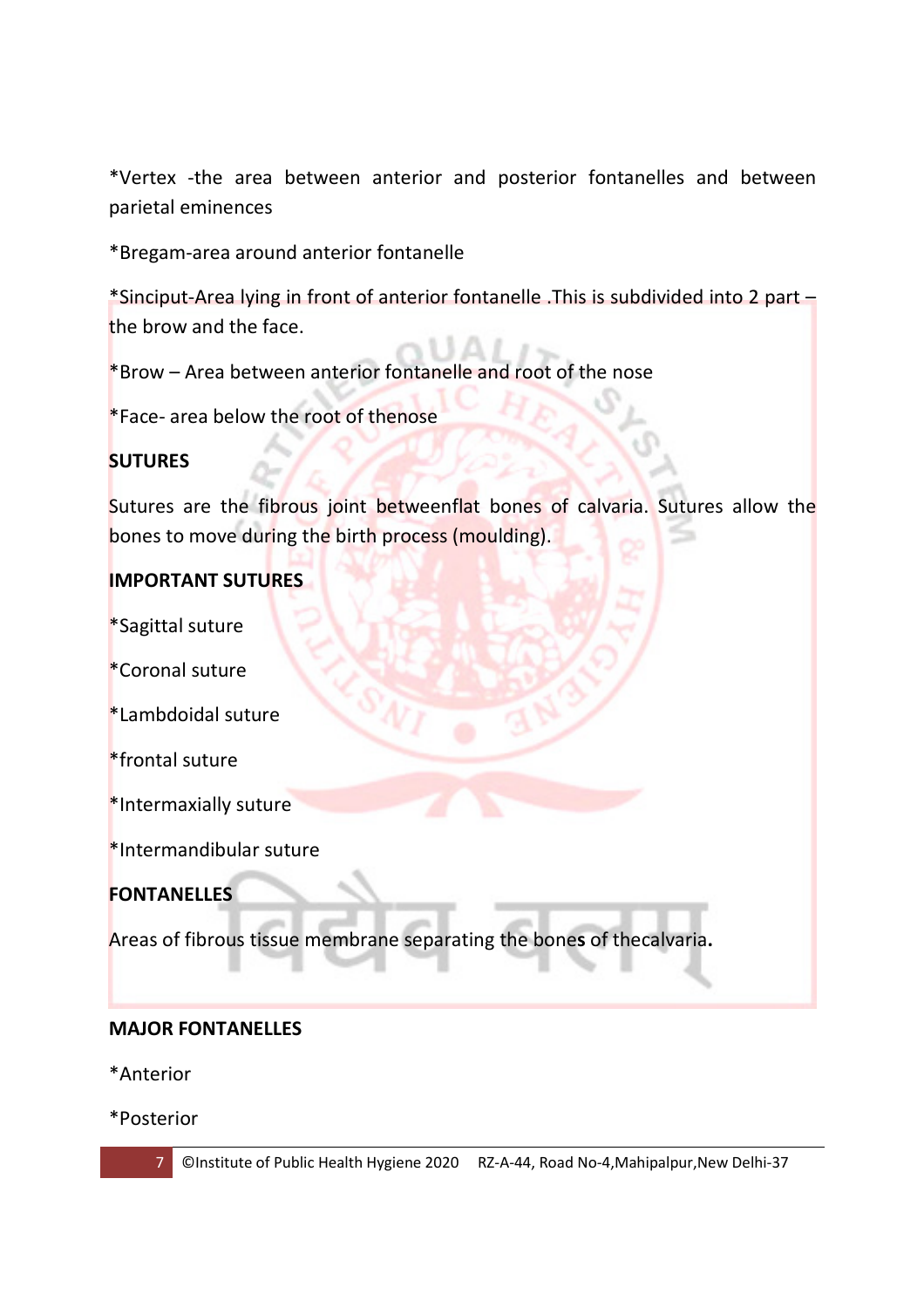\*Anterolateral (Sphenoidal)

\*Posterolateral (mastoid)

Anterior fontanelle: Diamond shape, located at junction of the sagittal, coronal and frontal sutures. It closed (ossify) by 18 months of age.

Posterior fontanelle: Triangular shape, located at the junction of the lambdoid and sagittal sutures. It closedby 6 weeks.

# **CLINICAL USE OF FONTANELLE**

\*During vaginal examination (during birth)- to indicate in which directions the occiput is pointing

\*Degree of dehydration

\*Level of intracranialpressure

\*To obtain blood sample from underlying superior sagittal sinus

\*Progress of growth of the frontal and parietalbones.

# **BONES OF THE VAULT**

\*2 frontal bone

\*2 parietal bone

\*1 occipital bone

\*2 temporal bone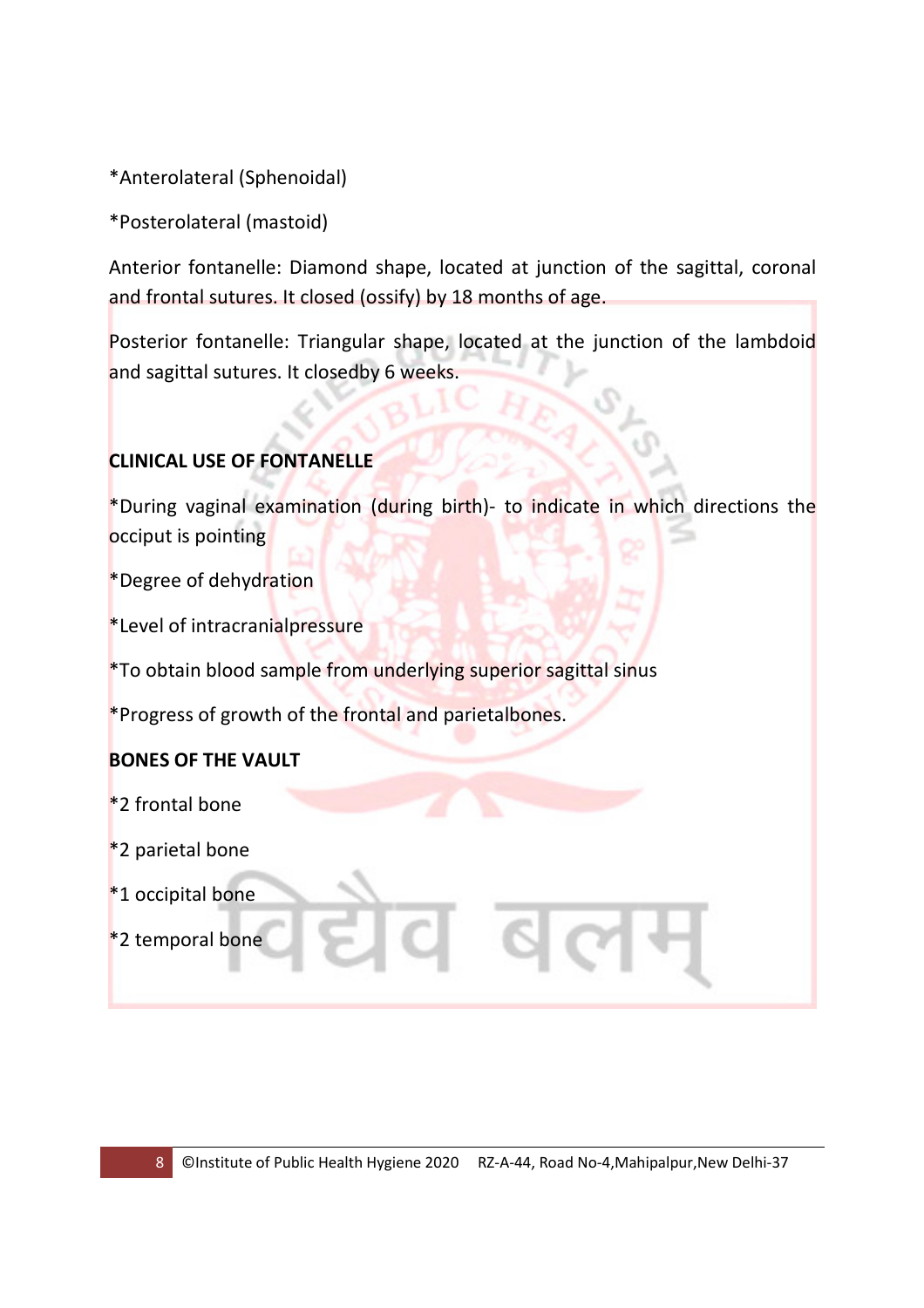## **DIAMETER OF FETAL SKULL: Anterior-posterior/longitudinal (6)**

 **Transverse (4)** 

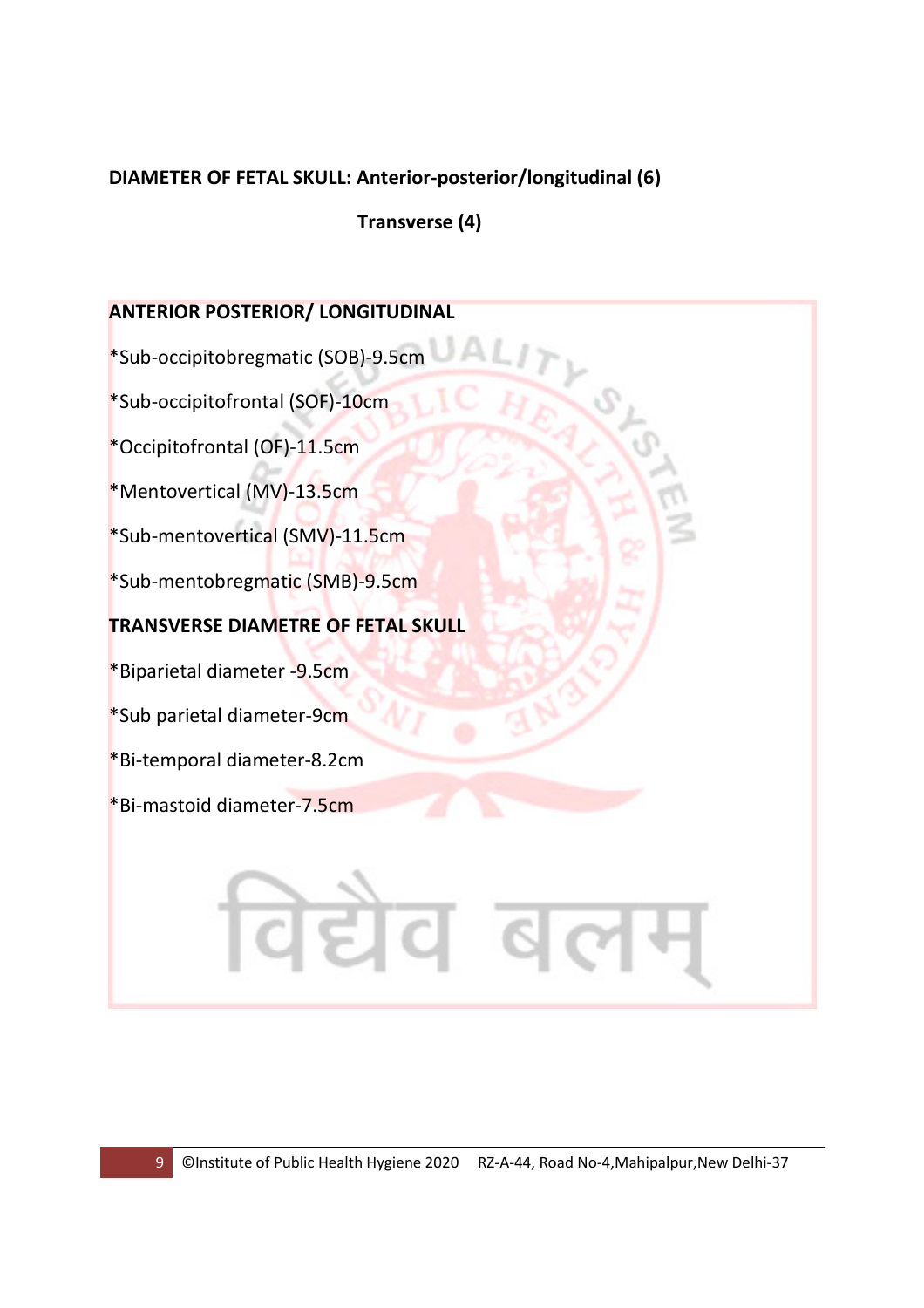## **UNIT-III (FETAL GROWTH AND DEVELOPMENT**)

The growth and development of the fetus is typically divided into three stages

\*Pre-embryonic stage: Fertilization to 2-3 weeks

\*Embryonic stages: 4-8 weeks gestation

\*Fetal stage: 9 weeks to birth

# **FERTILIZATION**

Sperm and ova fuse carrying 23 pairs of chromosome each

\*If sperm carries X sex chromosome paired with the ovum X chromosome =female zygote

\*If sperm carries Y sex chromosome paired with the ovum X chromosome =male zygote

#### **IMPLANTATION**

\*Zygote move from fallopian tube to uterus.

\*It will undergo series of mitotic division resulting to a cleavage formation, 1 in every 22 hour, with the cleavage division happening 24 hours after fertilization.

\*Once it reaches the uterus, zygote is now composed of 32-50 ball of cell termed as MORULA**.** 

\*Another 3-4 days, morula becomes a BLASTOCYST consisting of: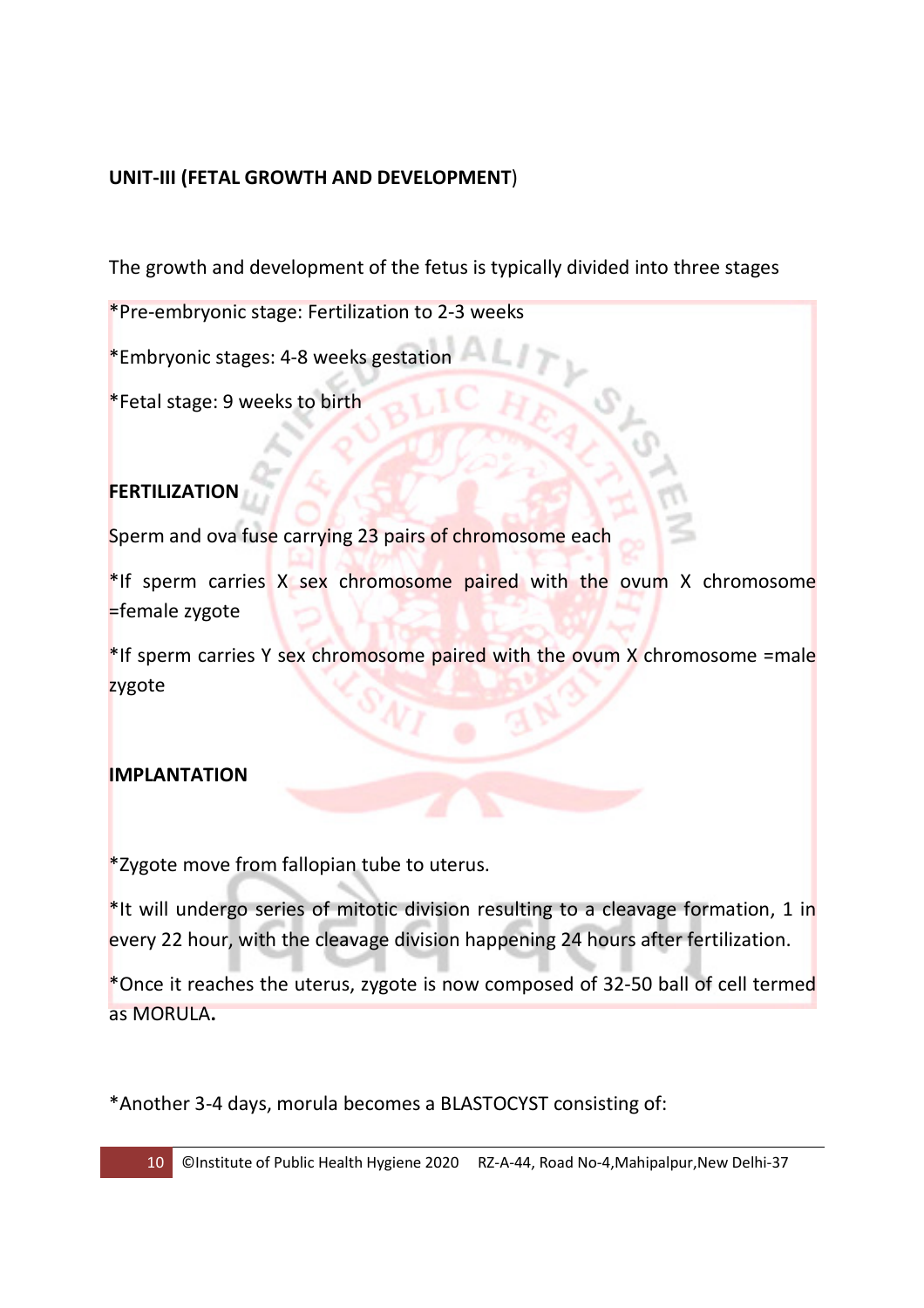-An inner cell mass which will become the future embryo

-Trophoblast which will becomethe placenta and membranes.

\*At approx. 8-10 days after fertilization, blastocyst attaches to the endometrium: -sheds off last residues of corona radiate and zona pellucida.

# **EMBRYONIC & FETAL STRUCTURES**

**DECIDUA:** Uterus that has grown thick andvascular 3 areas.

 **DECIDUA BASALIS:** lies directly under the embryo (portion where the trophoblast establishes communication with maternal blood vessel).

**DECIDUA CAPSULARIS**: Portion that stretches or encapsulates the surface of trophoblast.

**DECIDUA VERA:** The remaining portion of the uterine lining.

# **CHORIONIC VILLI**

\*Miniature villi similar to probing fingers that appears on the 11st or  $12^{th}$  day.

\*They begin the formation of the placenta.

\*Consists of a central core of connective tissue and fetal capillaries.

CONSISTS OF 2 LAYERS OF TROPHOBLAST

-SYNCYTIOTROPHOBLAST (syncytial layer)-produce HCG, somatomammotrophin (human placental lactogen), estrogen and progesterone.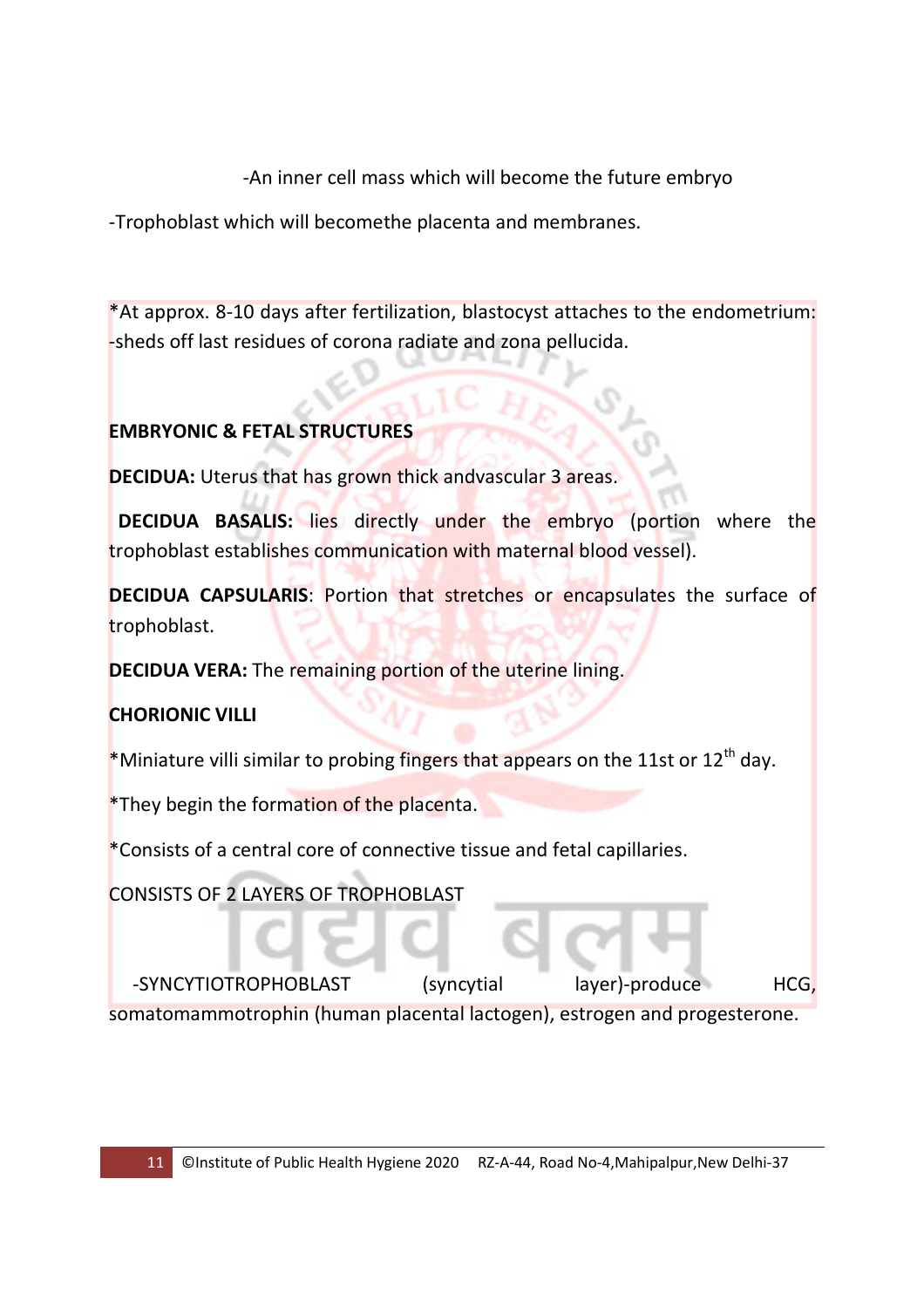-CYTOTROPHOBLAST (middle or langhan's layer)-Functions in early pregnancy to protect the growing embryo and fetus from infection.

## **PLACENTA**

\*15-20cm in diameter, 2-3 cm deep, 400-600g at full term.

\*Has 25-30 cotyledons (placental compartments that lie on the maternal side

\*Has 2 sides: maternal-dirty and rough

Fetal-shiny and smooth

# **FUNCTIONS**

\*Serves to conduct oxygen and nutrient for the fetus.

\*Secretes endocrine hormones (syncytial cells)

HCG- 1<sup>st</sup> placental hormone: ensures corpus luteum continuously produce progesterone and estrogen.

 -suppresses maternal immunological reaction so that placental tissue is not detected and rejected as a foreign substances**.** 

-If fetus is male, stimulates the testes to begin producing testosterone.

 -At 8 weeks, begins progesterone production, as a result, CL disintegrates and HCG production decrease.

**ESTROGEN (estriol**)- hormone of women . It contributes to mammary gland development of mother in preparation for lactation.

-stimulates uterine growth to accommodate growing fetus.

**PROGESTERONE**: 'hormone for mothers'. It is necessary to maintain endometrial lining of the uterus during pregnancy.

-reduces contractility of uterus during pregnancy preterm labor.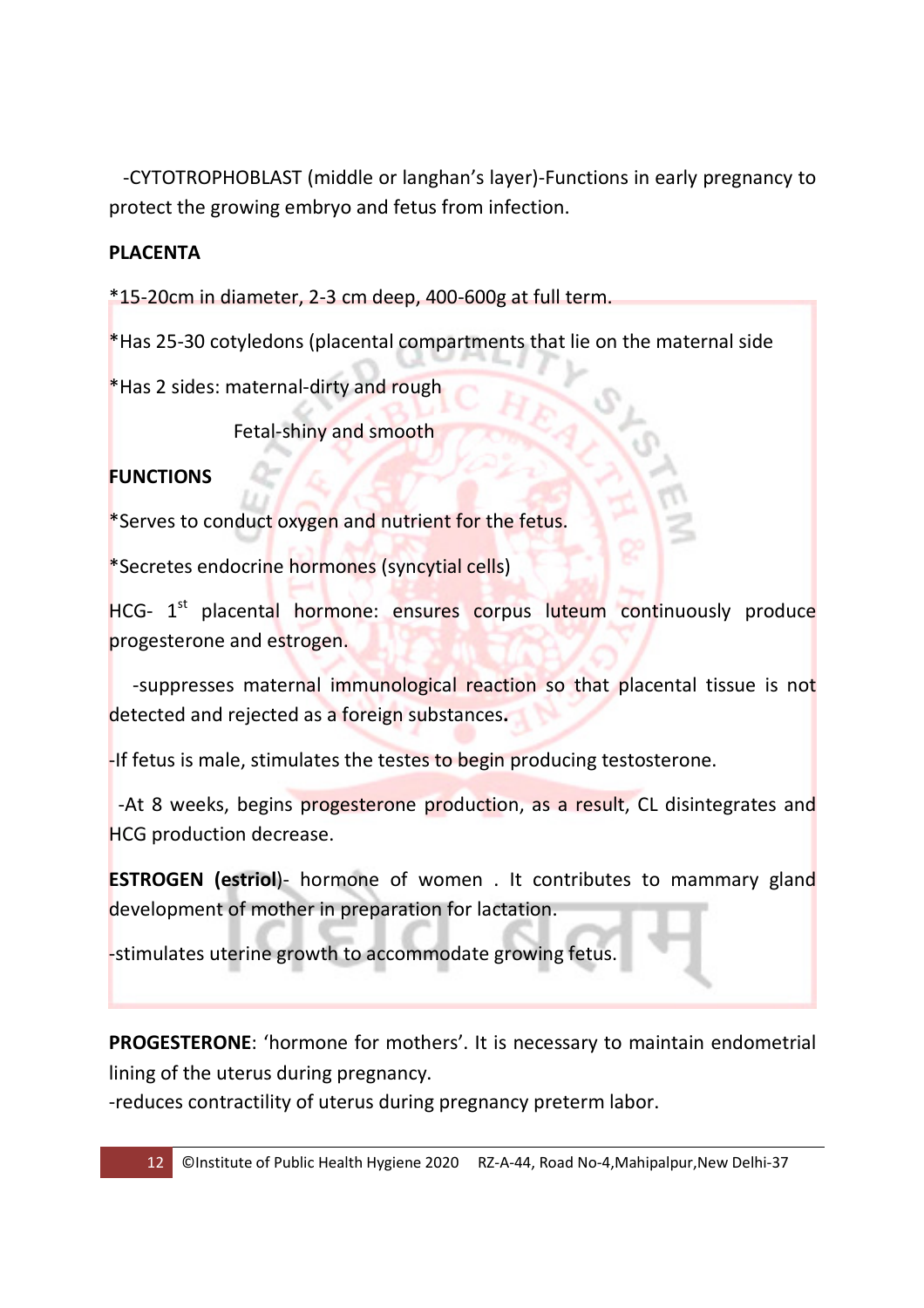**HUMAN PLACENTAL LACTOGEN** (human chorionic somatomammotrophin) . It promotes milk production.

-promotes mammary gland (breast) growth in preparation for lactation.

- regulates maternal glucose, protein and fat levels so that adequate amount of these are always available to the fetus.

# **AMNIOTIC FLUID**

Amniotic fluid is the clear, yellowish fluid that surrounds and protects the fetus in the uterus.

AMNIOTIC FLUID FORMATION AND COMPOSITION:

First & early second trimester:

Amount is 5-50ml & arises from: ultra-filtrate of maternal plasma through the vascularized uterine decidua (in early pregnancy).

\*Transudation of fetal plasma through the fetal skin & umbilical cord( up to 20 weeks 's gestation)

#### **VOLUME AND COMPOSITION**

\*About 500ml enter and leave the amniotic sac each hour.

\*gradual increase up to 36 weeks to around 600-1000ml then decrease after that.

\*The normal range is wide but the approximate volumes are:

-500ml at 18 weeks.

-800ml at 34 weeks.

-600ml at term

#### **AMNIOTIC FLUID FUNCTION**

\*Allow room for fetal growth, movement and development.

\*Ingestion into GIT-growth and maturation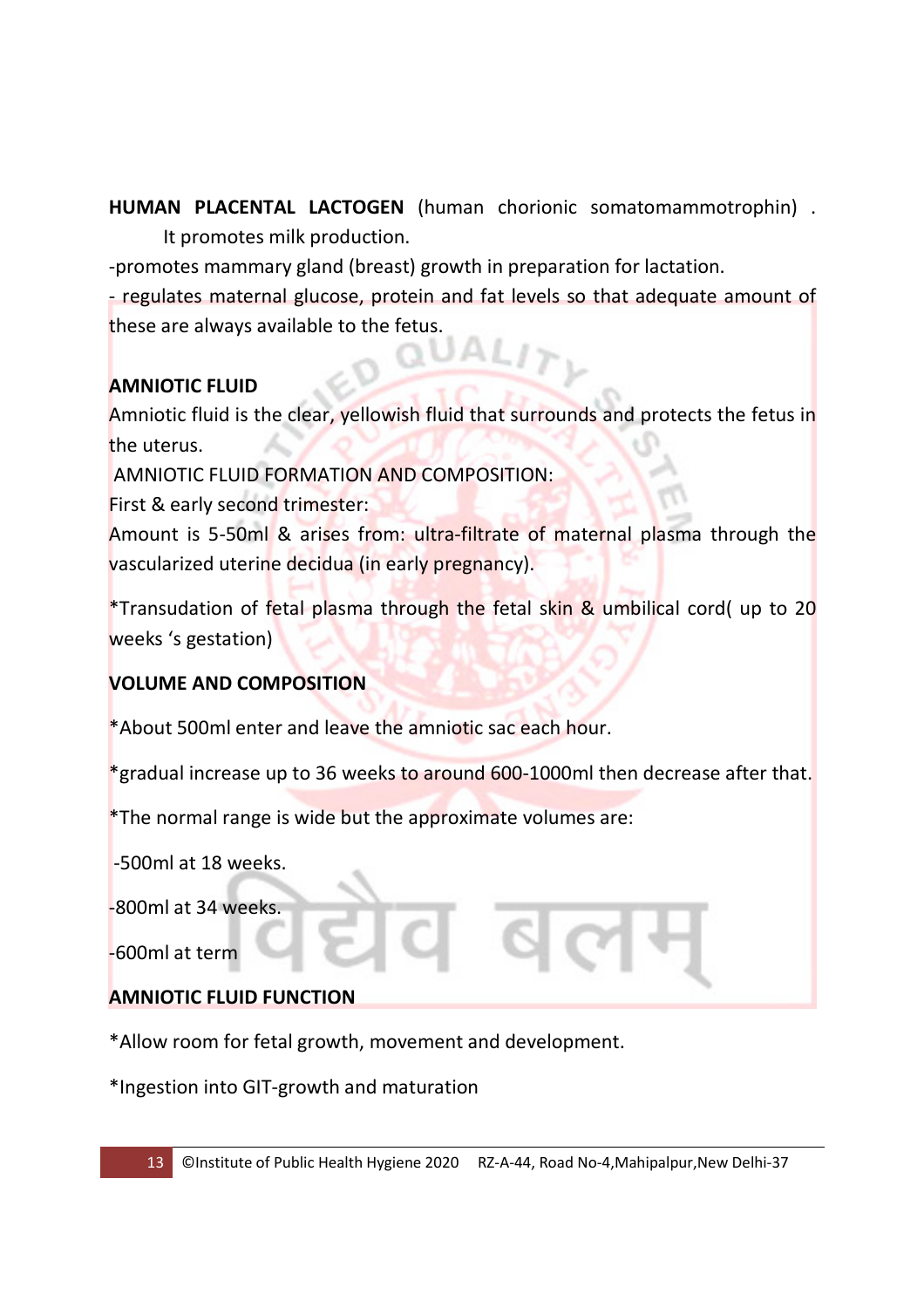\*Fetal pulmonary development (20 weeks)

\*Protects the fetus from trauma

\*Maintain the temperature

\*Contain the antibacterial activity.

\*Aids dilatation of the cervixduring labour.

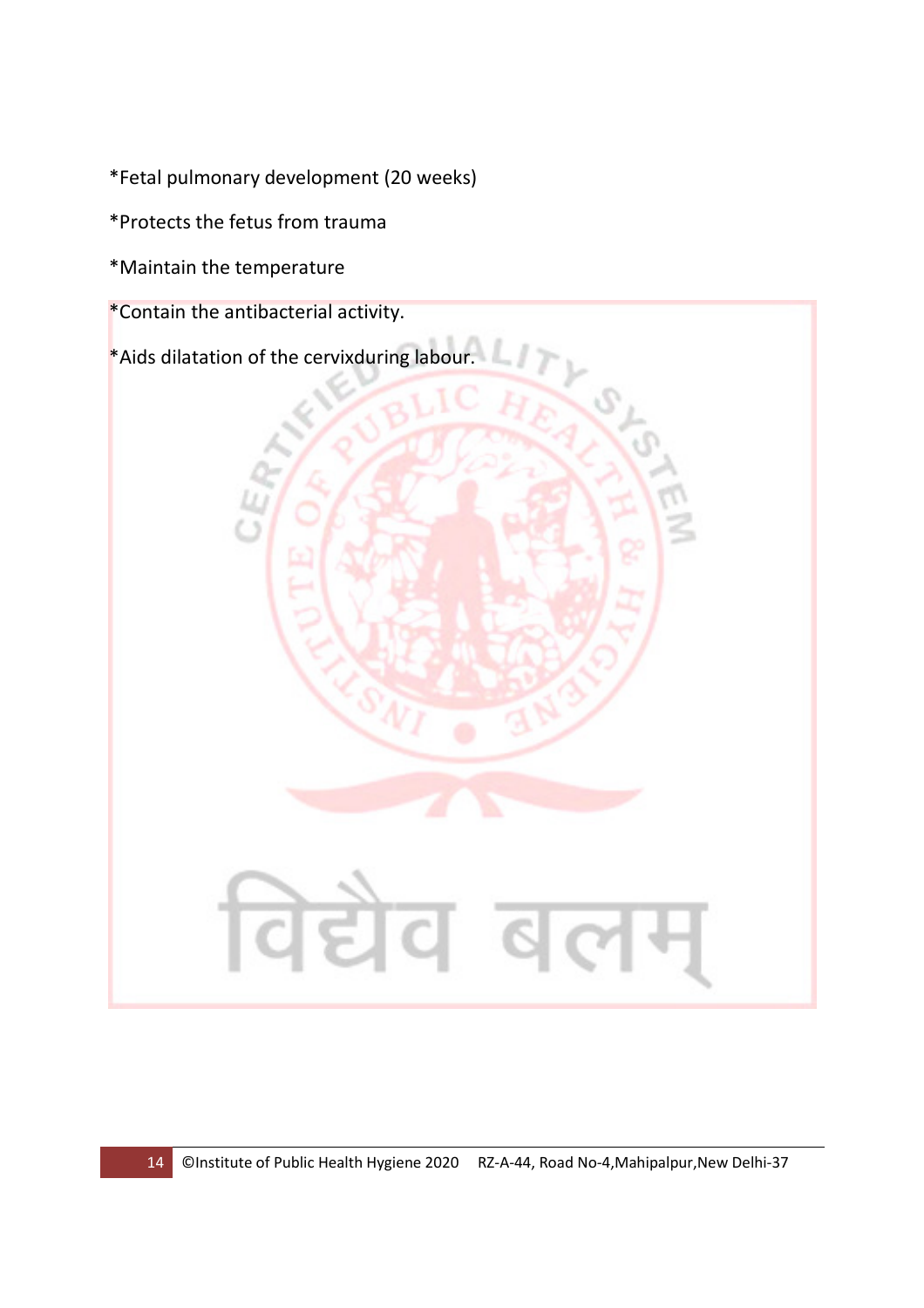## UNIT-IV (NORMAL PREGNANCY)

#### **INTRODUCTION**

Signs and symptoms that are usually noted by the patient, which impel her to make an appointment with a physician for confirmation of pregnancy.

#### **DEFINITION OFPREGNANCY**

It is the state of carrying a developing embryo or fetus within the female body from conception to birth. After the egg is fertilized by sperm and then implanted in the lining of the uterus. It develops into placenta and embryo or fetus.

## **DURATION OF PREGNANCY**

Usually from 37 weeks to 40 weeks or 280 days or 10 lunar months or 9 months and 7 days, calculated from the first day of last menstrual period.

It is divided into trimesters, each lasting three months

First trimester (First 12 weeks)

Second trimester (13-28 weeks)

Third trimester (29-40 weeks)

#### **FIRST TRIMESTER PRESUMPTIVE SIGNS OR SUBJECTIVE SYMPTOMS**

#### **\*AMENORRHOEA**

Absence of menstruation in woman of reproductiveage**.** 

#### **\*MORNING SICKNESS**

It is present in about 50% cases, mostly during first pregnancy. Nausea and vomiting begins about 6 weeks after the last menstrual period and usually disappear by about 14 weeks.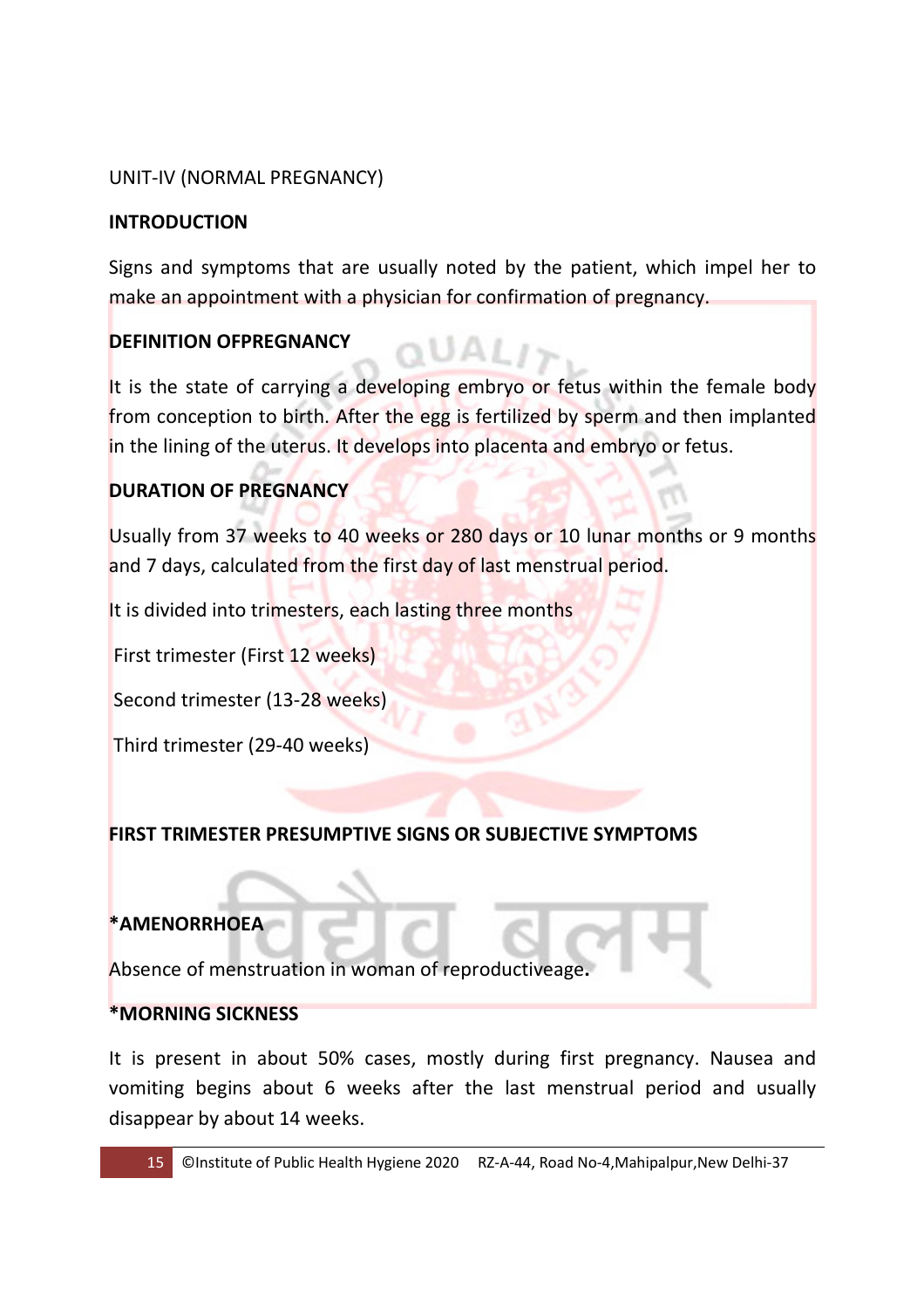#### **\*FREQUENCY OF MICTURITION**

Resting of bulky uterus on the fundus of the bladder because of anteverted position of uterus.

It is present during 8-12 weeks of pregnancy and subsides after 12 weeks.

## \***BREASTDISCOMFORT**

**It is present during 6th week in the form of feeling of:** 

-Tenderness

-Tingling

-Fullness

-Increase of size

-Pigmentation of areola

-Pricking sensation

# **\*FATIGUE**

It is frequent in early pregnancy and subside around 12-14 weeks of pregnancy with bringing renew energy.

# **FIRST TRIMESTER PROBABLE SIGNS OR OBJECTIVESIGNS**

**-**Breast changes

-Cardio- vascular changes

-Respiratory changes

-Integumentary changes

-Musculo- skeletal changes

-Abdomen and uterinechanges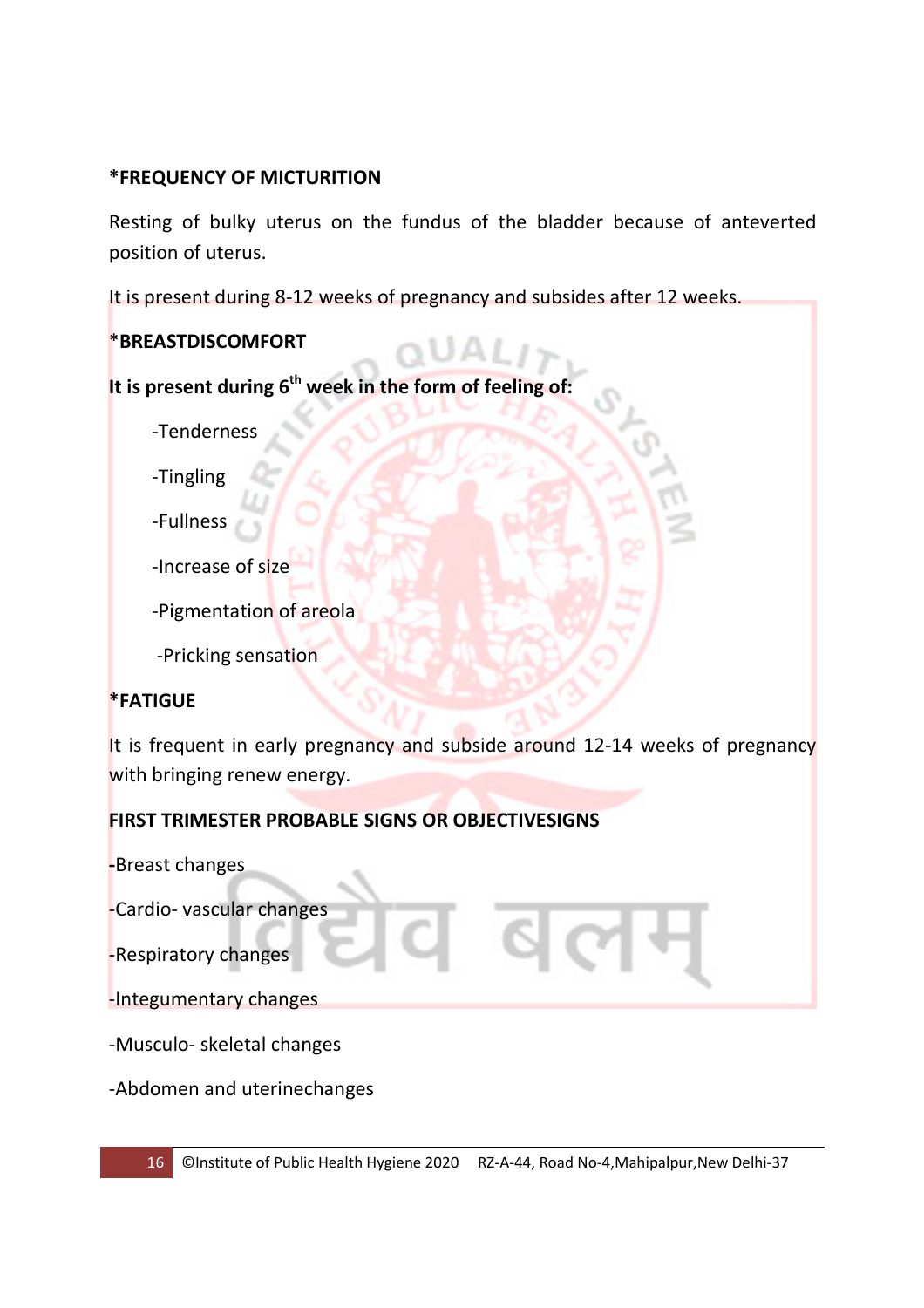#### **\*BREAST CHANGES**

-Breast changes are evident between 6-8 weeks.

-There is enlargement with vascular engorgement with delicate veins visible under the skin due to increase blood supply, making the veins more noticeable.

-Nipple and areola (primary) becomes more pigmented or darker

-Montgomery's turbercules are prominent.

-The thick yellowish secretion (colostrum) can be expressed as early as  $12<sup>th</sup>$ weeks.

# **\*PELVIC CHANGES**

-Jacquemier's or Chadwick's sign

-Vaginal signs

-Cervical signs (goodell's sign)

# **\*UTERINE CHANGES**

**At size, shape and consistency, uterus enlarged to:**

-Size of hen's egg at  $6<sup>th</sup>$  week.

-Size of cricket ball at  $8<sup>th</sup>$  week.

-Size of fetal head at  $12^{th}$  week

Pyriform shape of non-pregnant uterus becomes globular by  $12^{th}$  week. There may be asymmetrical enlargement of uterus if there is lateral implantation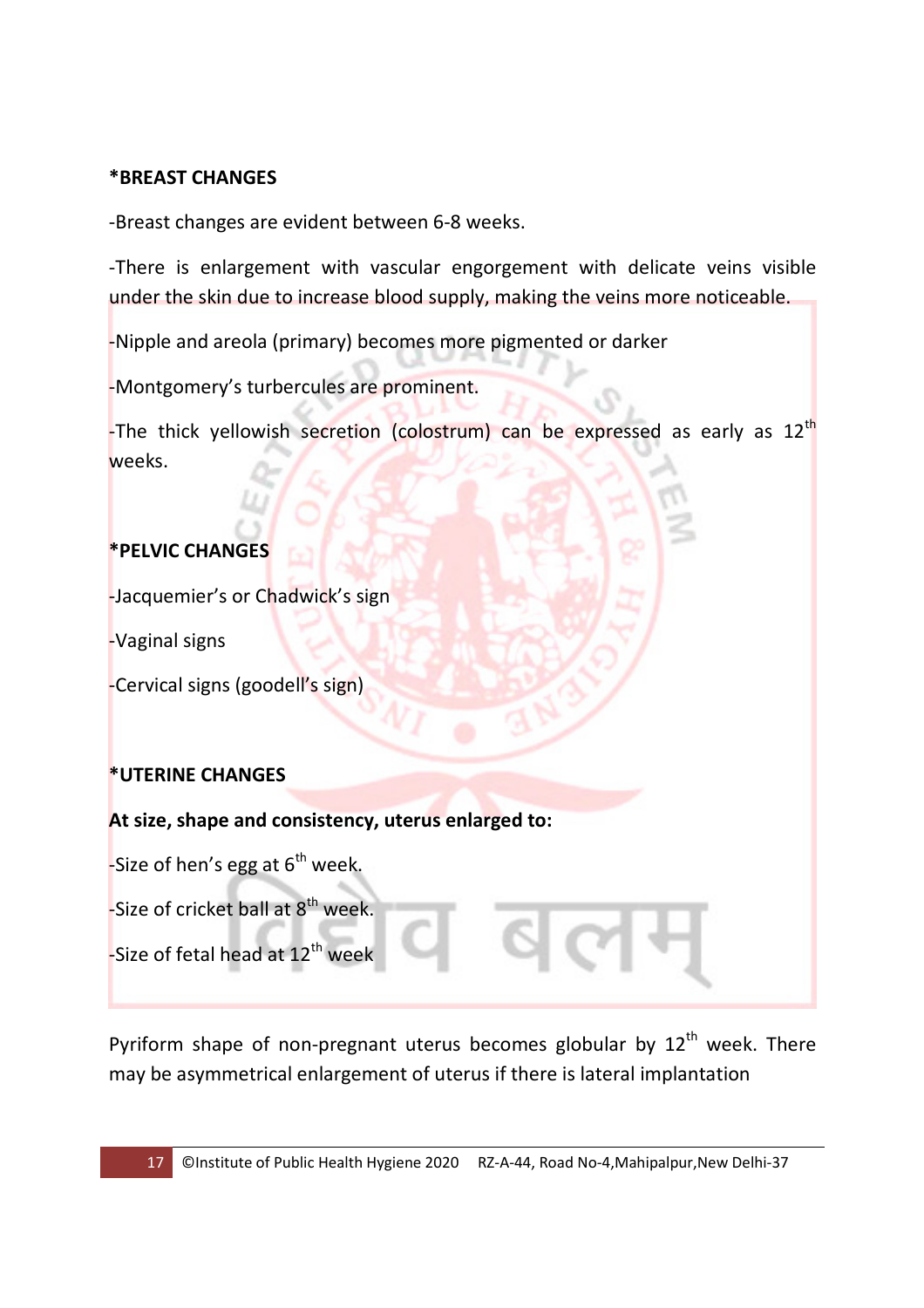## **\*Hegar's sign**

It is softening and compressibility of the lower segment of the uterus felt on bimanual examination (Two fingers in anterior fornix and abdominal fingers behind the uterus). It can be demonstrated between6-10 weeks.

## **\*Palmer's sign**

Regular rhythmic uterine contraction on bimanual examinationat 4-8week**.** 

## **SECOND TRIMESTER SUBJECTIVE SYMPTOMS**

\*Amenorrhea

\*Enlargement of lower abdomen

\*Decrease morning sickness

\*Decrease urinary symptoms

\*Quickness

#### **SECOND TRIMESTER OBJECTIVE SYMPTOMS**

\*Skin changes

\*vaginal changes

\*Abdominal changes: Skin –Linea nigra

-Cholasma

-Strae gravidarum

-PALPATION: Fundal height

Shape & consistency of uterus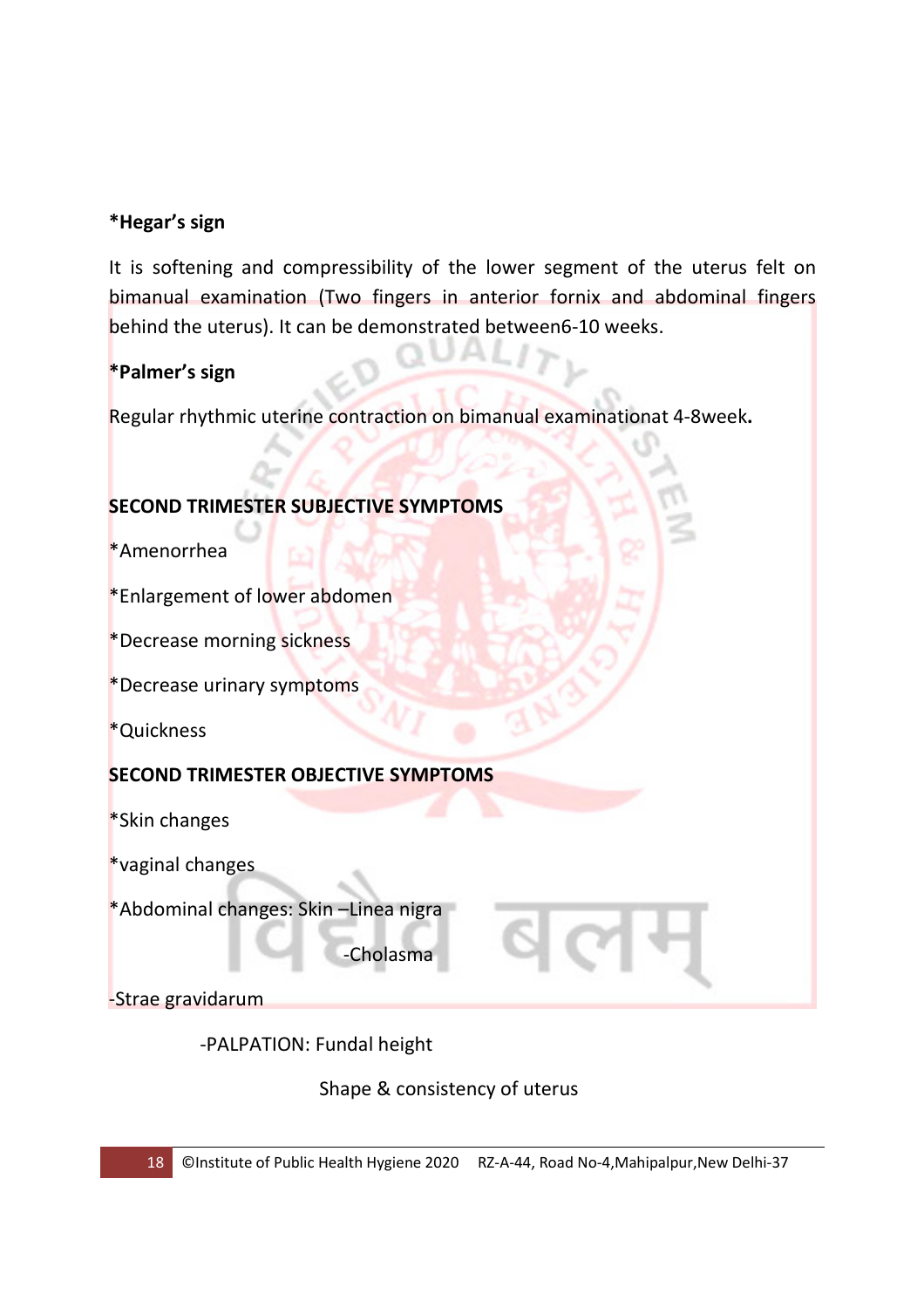-Braxton hick's contraction

-Palpation of fetal parts

-Active fetal movements

## **AUSCULTATION**

-Fetal heart sound

-Uterine soufflé

-Fetal soufflé

## **Fetal heart sound**

FSH is the most conclusive clinical sign of pregnancy. It can be detected between 18-20weeks by stethoscope. The fetal heart variesfrom 110-160 beats/min

#### **THIRD TRIMESTER SUBJECTIVE SYMPTOMS**

\*Amenorrhoea

\*Progressive enlargement of abdomen

\*Palpitation and dyspnea following exertion due to enlarge abdomen

**\*LIGHTENING:** At about 38 week, sense of relief of pressure symptoms obtained due to engagement of presenting part.

\*Frequency of micturition reappears.

\*Fetal movement is more pronounced**.**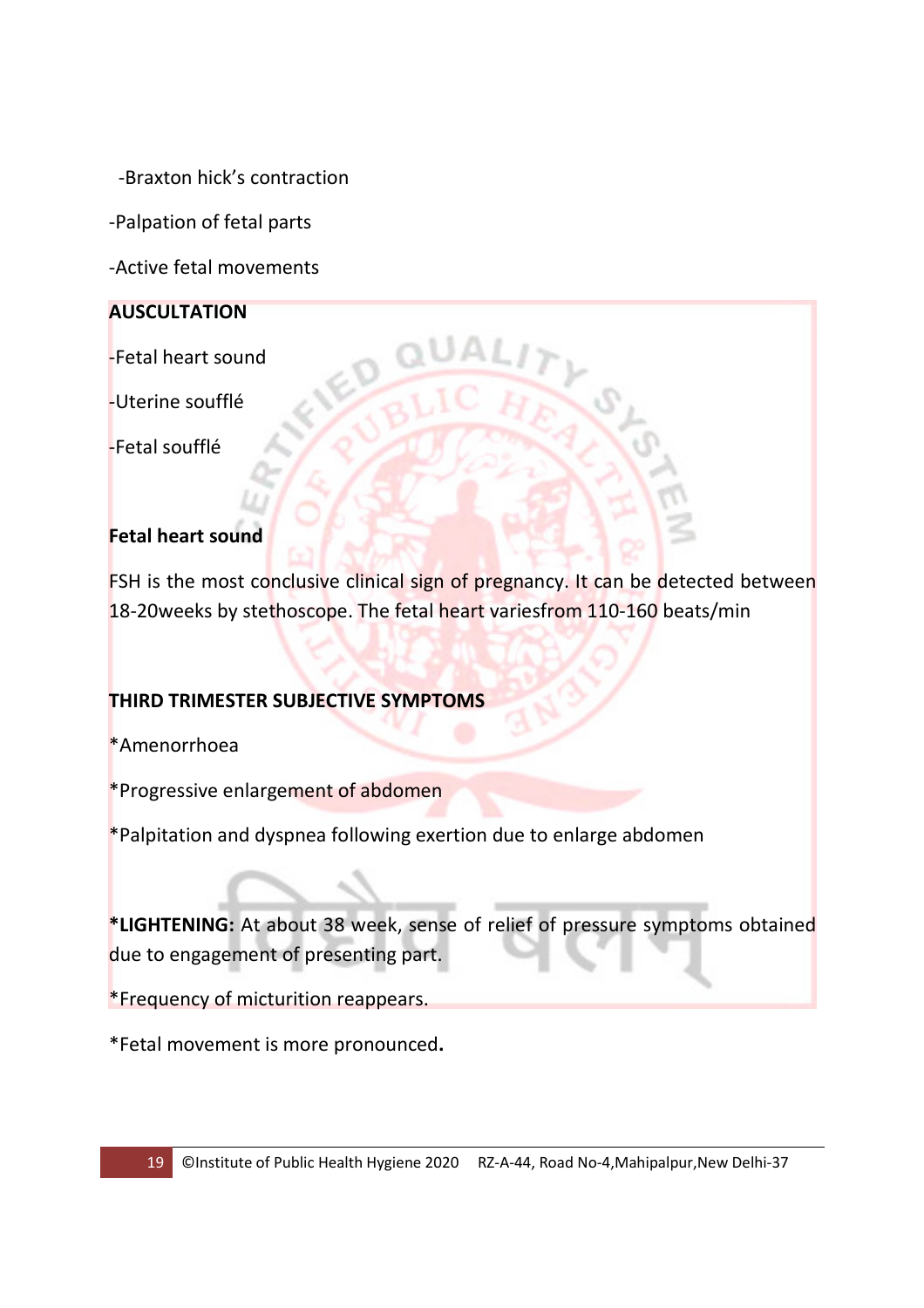## **OBJECTIVE SYMPTOMS**

\*Palpation of fetal parts

\*Palpation of fetal movements

\*Auscultation of fetal heart sound.

\*Uterine shape is changed from cylindrical to spherical by  $36<sup>th</sup>$  weeks.

\*Fundal height

At 32th week- Junction of upper and middle third of ensiform cartilage.

At  $36<sup>th</sup>$  week – Up to the level of ensiform cartilage.

At 40<sup>th</sup> week – Down to the 32th week due to engagement of presenting part.

#### **DIAGNOSTIC TEST IN PREGNANCY**

\*Physical examination

\*Laboratory evaluation

\*Ultrasonography

In laboratory evaluation, urine HCG Detection is done. And blood test for HCG is also done e.g. Radioimmunoassay

# **PHYSIOLOGICAL CHANGES DURING PREGNANC**

# **GENITAL CHANGES (UTERUS)**

**\***Height and weight (hyperplasia): height increase from 7.5cm to 35cm. and weight increase from 50g to 1000g at term.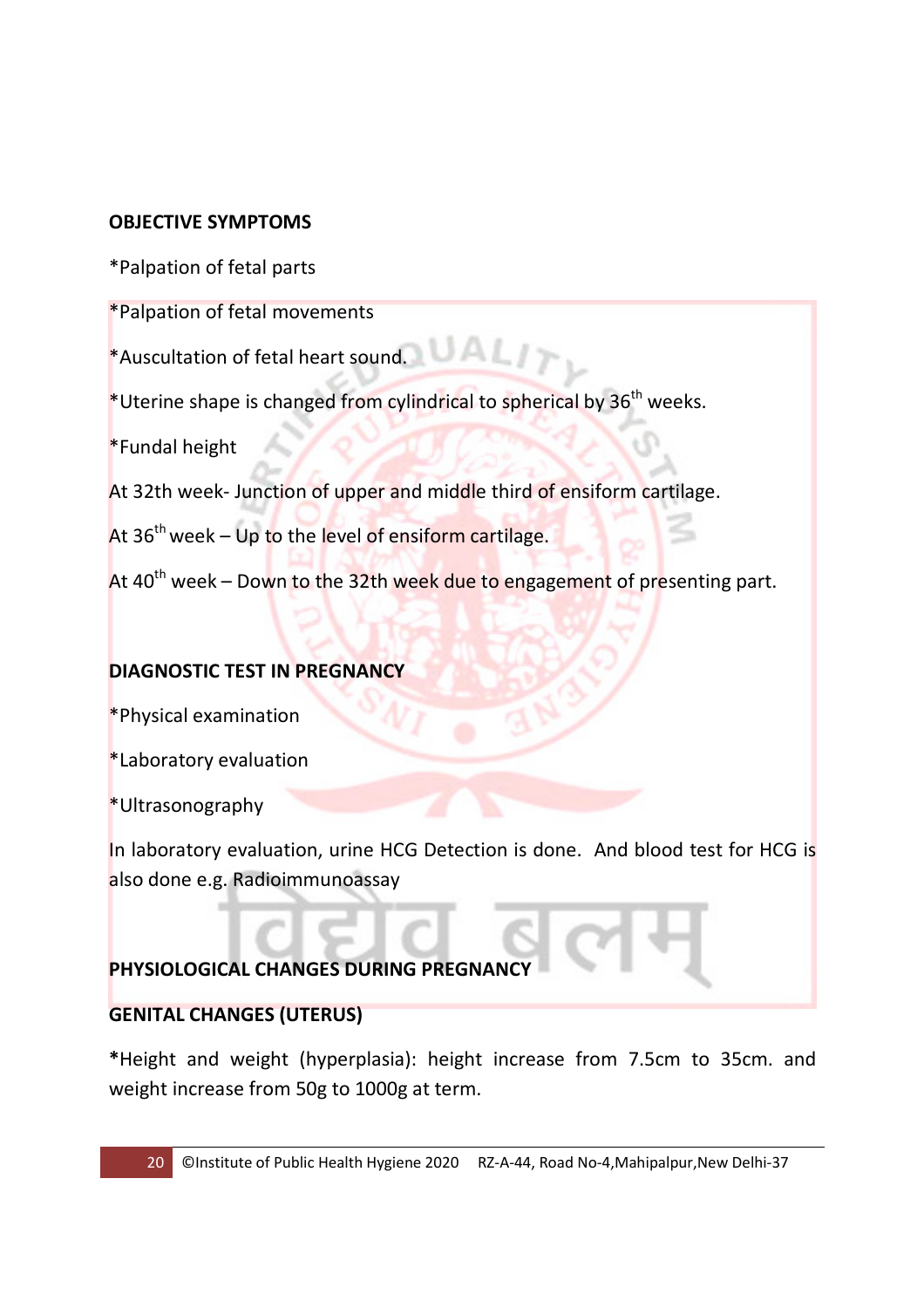\*Lower uterine segment is formed from isthmus.

## **CERVIX**

Edema and congestion, becomes soft and mucus plug closing the cervix canal. Increase secretion from its gland.

## **VULVA**

Shows increased vascularity and varicosities

# **VAGINA**

Shows increased vascularity. Bluish discoloration of anterior wall of vaginal.

## **OVARY**

Shows increased vascularity and size and one ovary contains the corpus luteum.

#### **PELVIC LIGAMENTS**

Relaxation of the ligaments and relaxation of the pelvicjoint**.** 

#### **BREAST CHANGES**

\*Secondary areola appears

\*Montgomery tubercules

\*Secretion of milk

#### **SKIN CHANGES**

Pigmentation due to increased melanocyte stimulating hormone. Linea nigra present and presence of chloasma gravidarum.

Presence of striae gravidarum – stretch markon flank area of abdomen**.**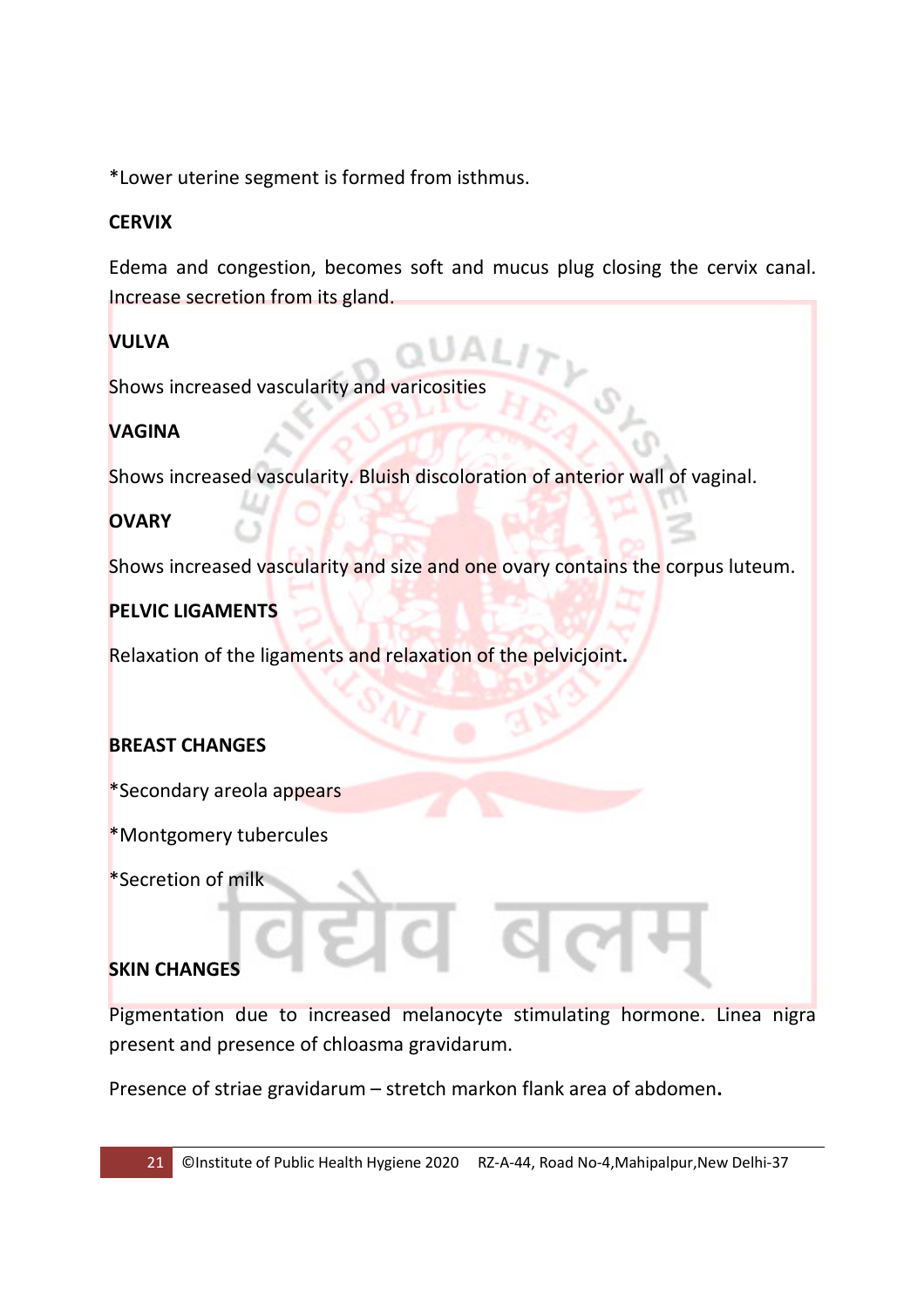#### **WEIGHT**

There is an increase weightof approximately12.5 kg term.

#### **SKELETAL CHANGES**

Increased lumbar lordosis. Relaxation of pelvic joint and ligaments due to progesterone and relaxin

#### **URINARY CHANGES**

Increased in size, hydronephrosis and effective renal plasma flow is increased.

Dilatation of the ureters.

#### **GASTRO-INTESTINAL CHANGES**

Increased salivation (ptyalism), taste is often altered very early in pregnancy.

Heartburn (reflux esophagitis) and emesis gravidarum, Decreased gastric acidity, which interfere with iron absorption.

#### **CARDIO-VASCULAR CHANGES**

Fall in total peripheral resistance by 6 weeks gestation to 40% by mid gestation.

Total extracellular volumes increased by 16% by term

The heart rate raises synchronously by 10-15bpm from and stroke volume rises.

Cardiac output begins to rise by 35-40%

#### **RESPIRATORY CHANGES**

Tidal volume rises by 30% in early pregnancy. Fall in expiratory reserve and residual volume

Elevation of the diaphragm in late pregnancy.

#### **ENDOCRINAL CHANGES**

Anterior pituitary increase in size and activity. Activitiesof all the gland increase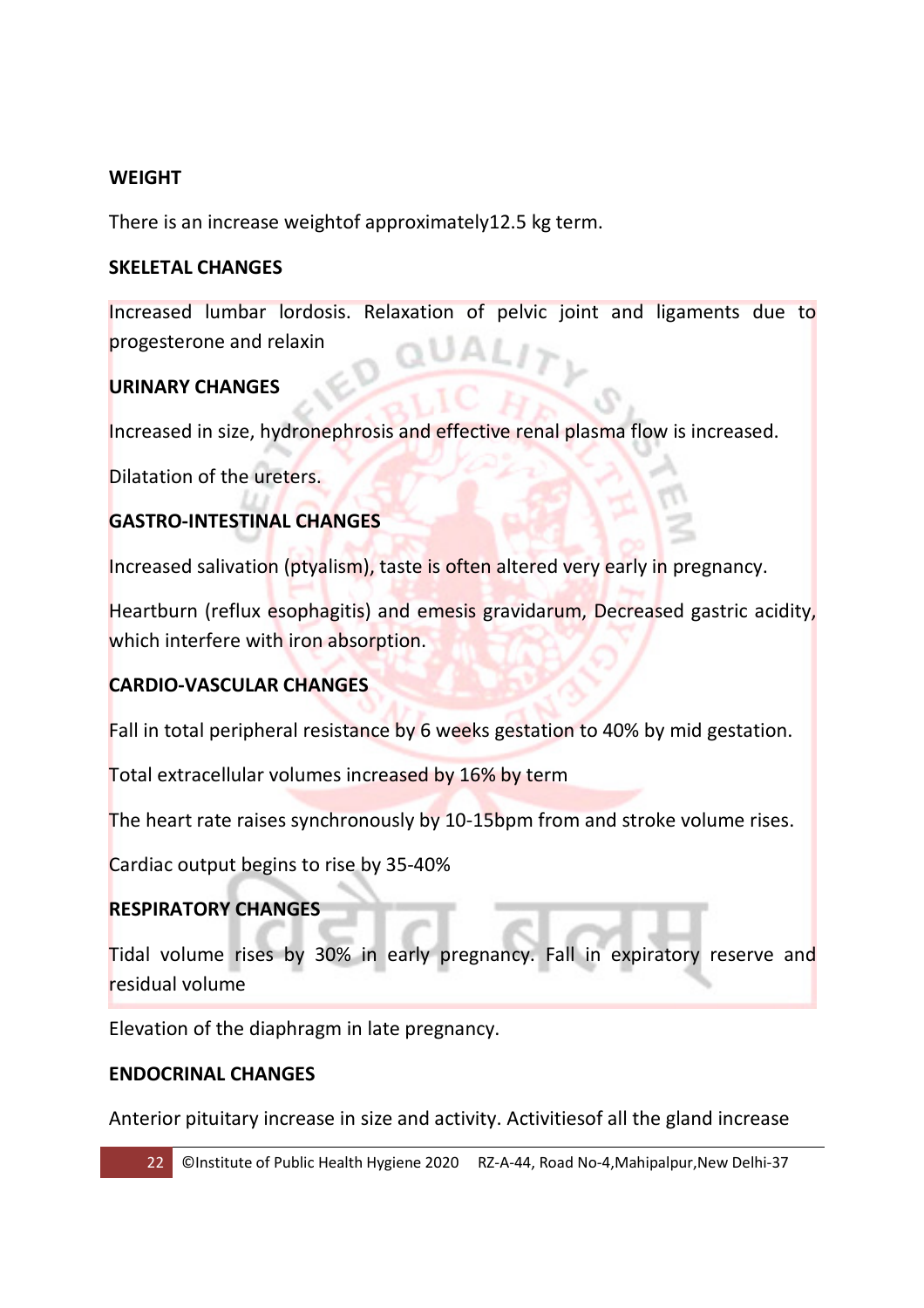#### **METABOLIC CHANGES**

Pregnancy is hyperlipdaemic and glucosuric.

After mid-pregnancy , resistance of insulin develops which leads to hyperglycemia

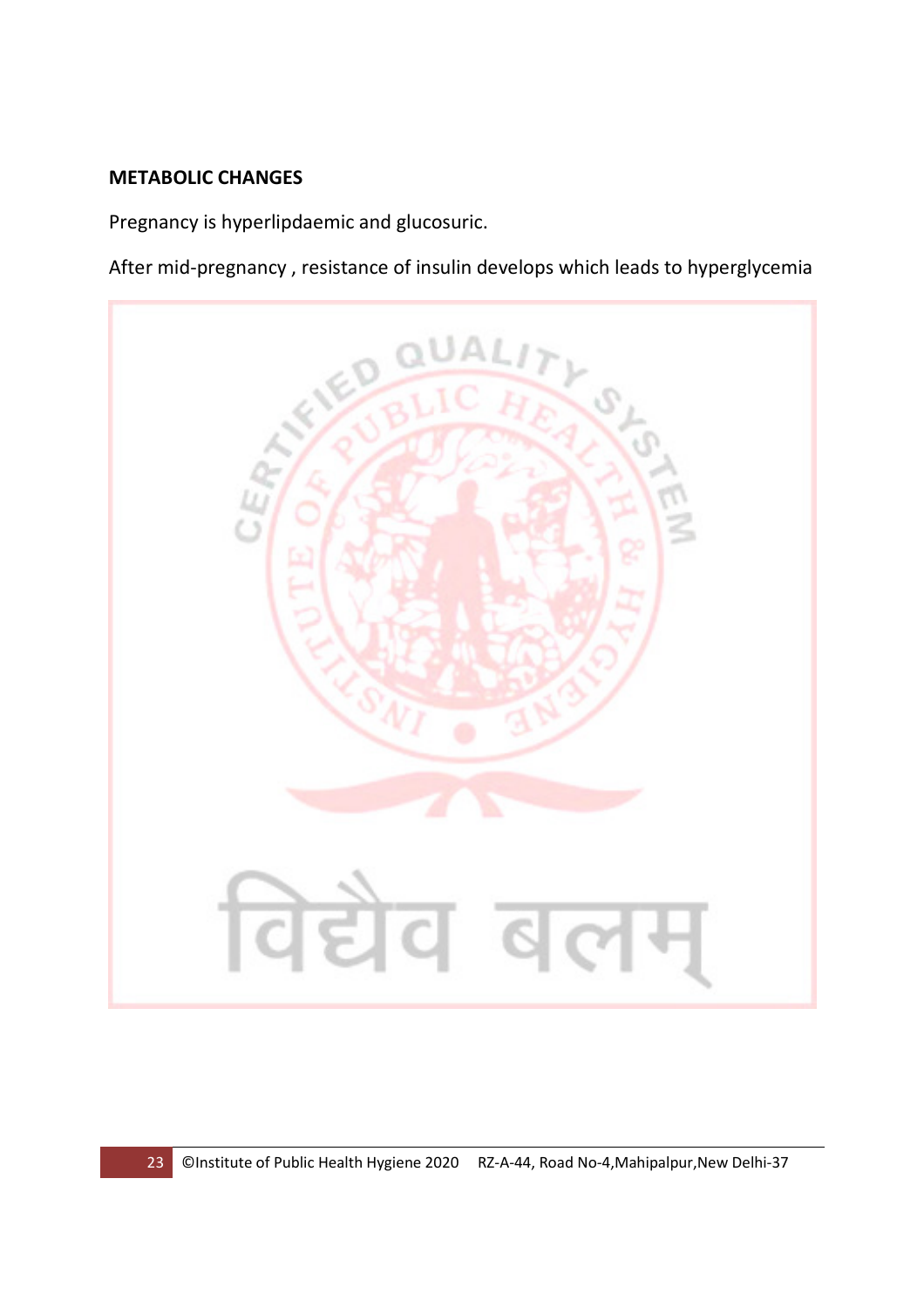## **UNIT-V (ANTENATAL CARE**)

Systemic supervision (Examination and advice) of a woman during pregnancy is called ANC.

#### **AIMS**

\*To screen the high risk cases

\*To prevent or to detect and treat at the earliest any complication.

\*To ensure continued risk assessment and to provide ongoing primary preventive health care.

\*To educate the mother about the physiology of pregnancy and labour by demonstration.

\*To discuss the couple about the place, time and mode of delivery. Provisionally and care of the newborn.

\* To motivate the couple about the need of family planning and alsoappropriate advice to couple seeking medical termination of pregnancy.

# **OBJECTIVES**

To ensure a normal pregnancy with delivery of a healthy baby from a healthy mother.

ANTENATAL CARE COMPRISES OF –

\*Registration of pregnancy

\*History taking

\*Antenatal examination (General and obstetrical)

\*Laboratory investigations

\*Health education



24 **CInstitute of Public Health Hygiene 2020** RZ-A-44, Road No-4, Mahipalpur, New Delhi-37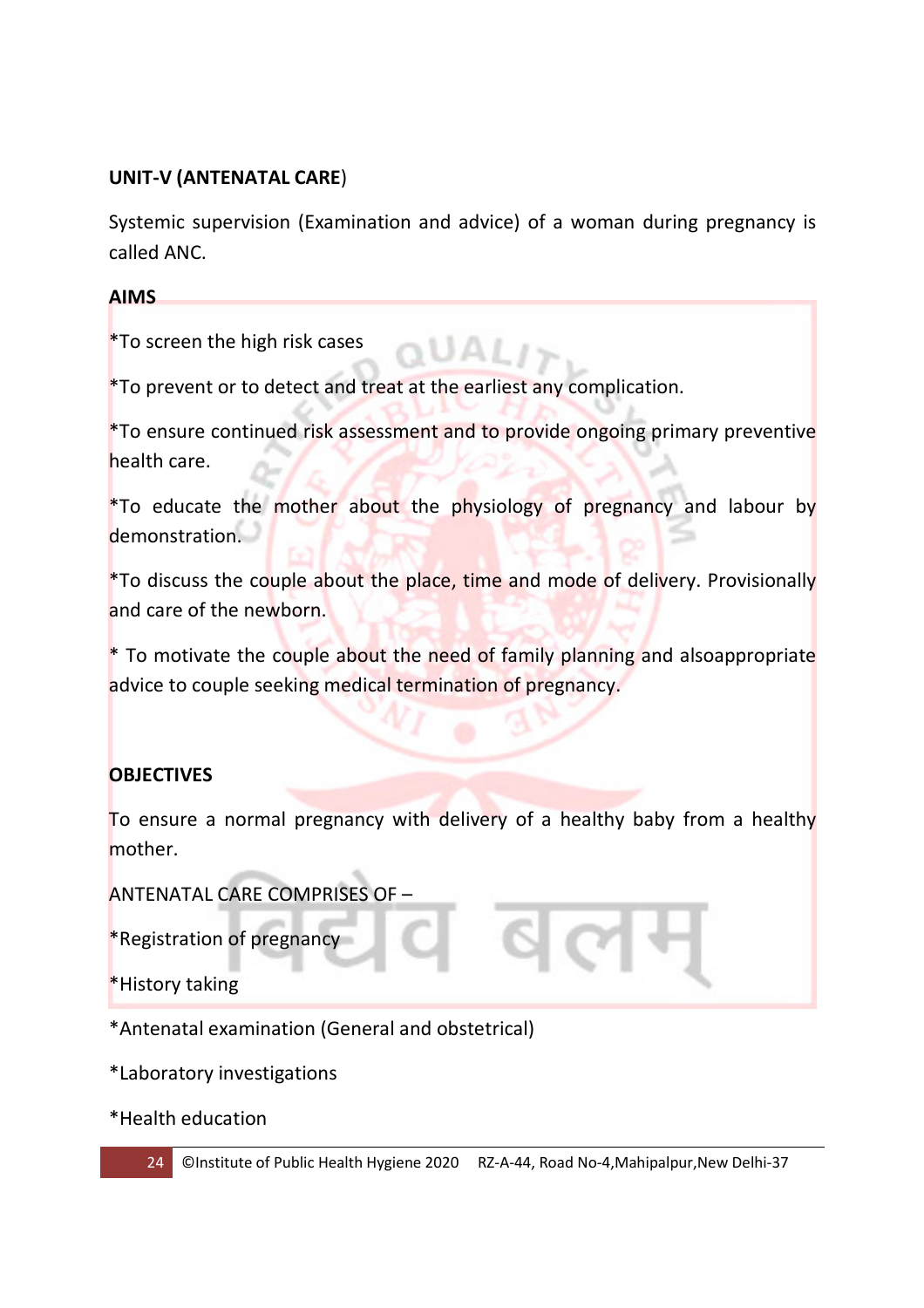#### THE FIRST VISIT

- \*History taking
- \*Examination
- \*Investigation

#### **HISTORY TAKING**

-Particulars of patient

-Chief complaints with duration

-Past history

-Obstetric history

-Menstrual history

-Family history

-Drug history

-History of immunization

-Socio-economic history

-Contraceptive history

#### **ANC VISIT**

First 28 weeks-once a month

Up to 36 weeks-Twice a month

There after weekly till delivery

#### **MINIUM-4 ANC visit**

1st visit-Around 16 weeks

2<sup>nd</sup> visit-Between 24 -28 weeks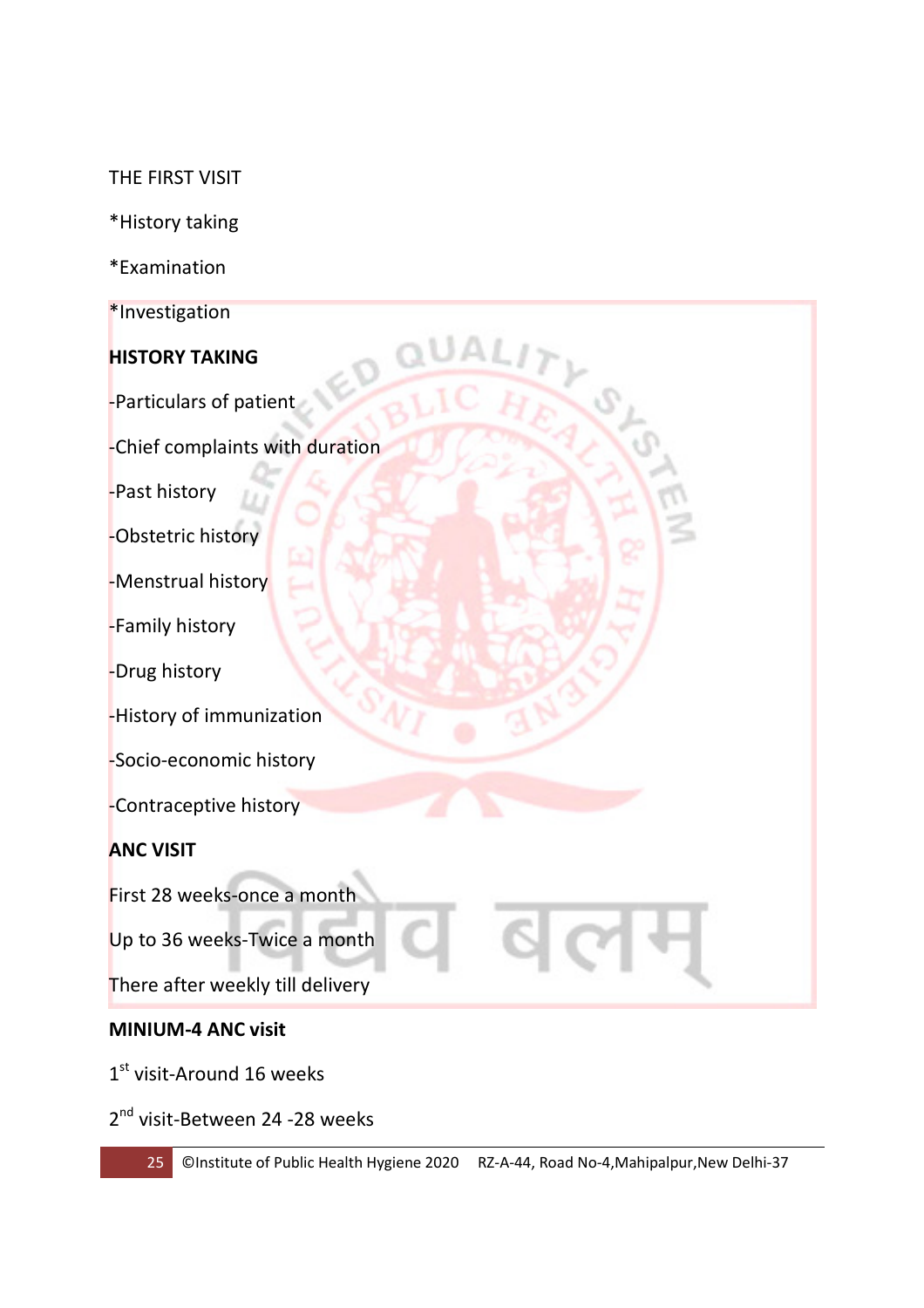3<sup>rd</sup> visit-At 32 weeks

4<sup>th</sup> visit-At 36 weeks

## **PHYSICAL EXAMINATION**

**Pallor-** Examine palpebral conjunctiva, nails, tongue,oral mucosa, palms**.** 

**Pulse-**60-90/min

**R.R** – 18-20breaths/min

Edema

B.P – Two consecutive reading – systolic>140mmhg and diastolic >90mmhg

- check urine for the presence of albumin

-Pre eclampsia- hypertension + Albumin

Regular weight monitoring at each visit – 11kg weight gain entire pregnancy

-Breast examination

#### **ABDOMINAL EXAMINATION**

-Measurement of fundal height

-Fetal heart sound

-Fetal movements

-Fetal parts

-Multiple pregnancies

Fetal lie and presentation

#### **LAB INVESTIAGTION**

-Hb estimation

-Blood grouping & Rh typing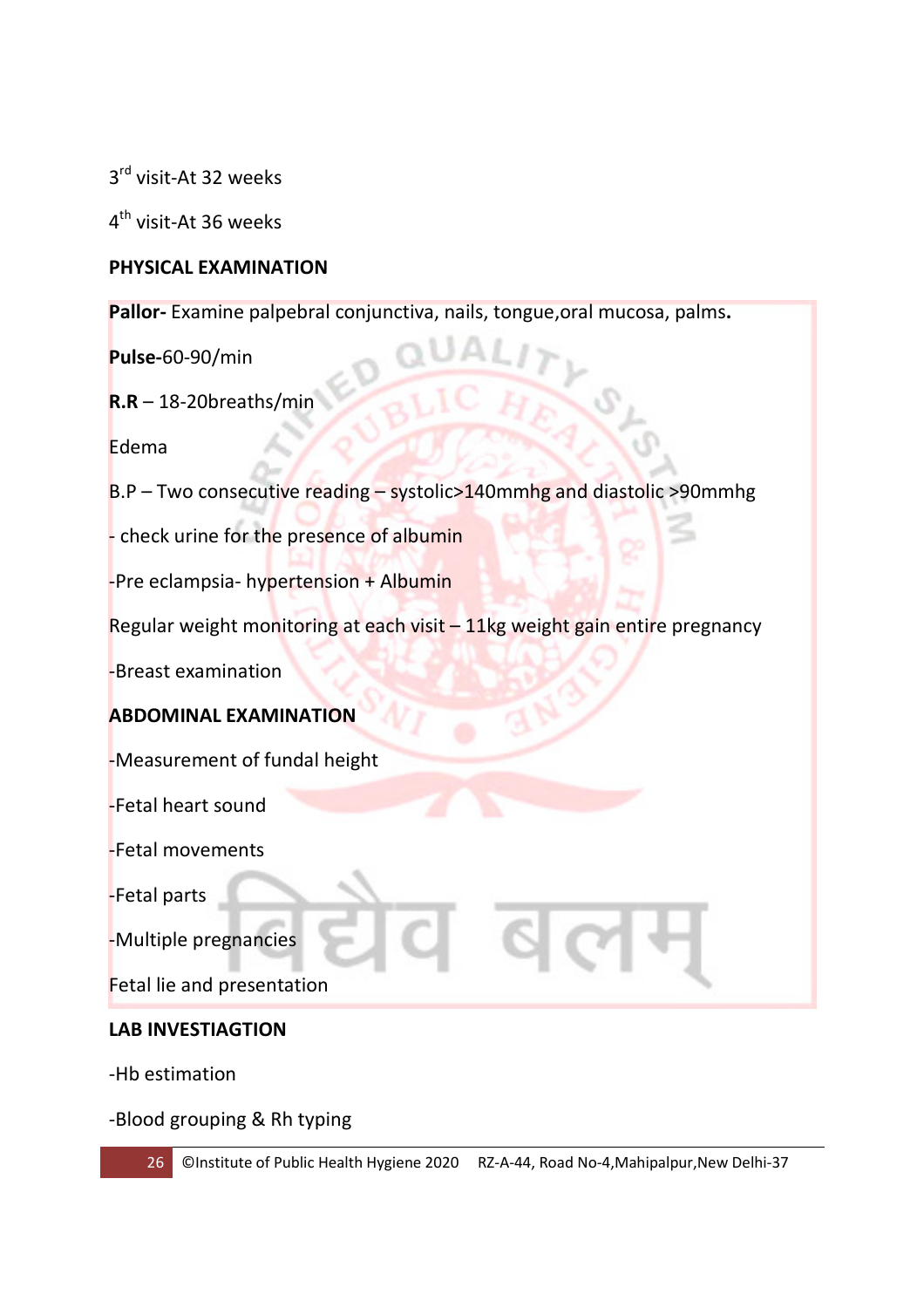-Urine routine

-VDRL

-RBS

# **SECOND VISIT (24-28 WEEKS)**

**-**SFHmeasurement

-To detect multiple pregnancy

**THIRD VISIT (32WEEKS)** 

Screen for-preeclampsia, multiple pregnancies, anemia**,** IUGR

## **FOURTH VISIT (36 WEEKS)**

-Identification of fetal

-Lie

-Presentation

-Position

-Birth plan

#### **ANTENATAL ADVICE**

Entire pregnancy-300kcal/day (extra) and lactation**-**600kcal/day

**DIET** 

**Supplementary iron therapy is needed for all pregnant mothers from 20 weeks onwards. 30. Mg of ferrous/ day** 

#### **HYGIENE**

**Daily bath is recommended as it stimulate refreshing and relaxing.**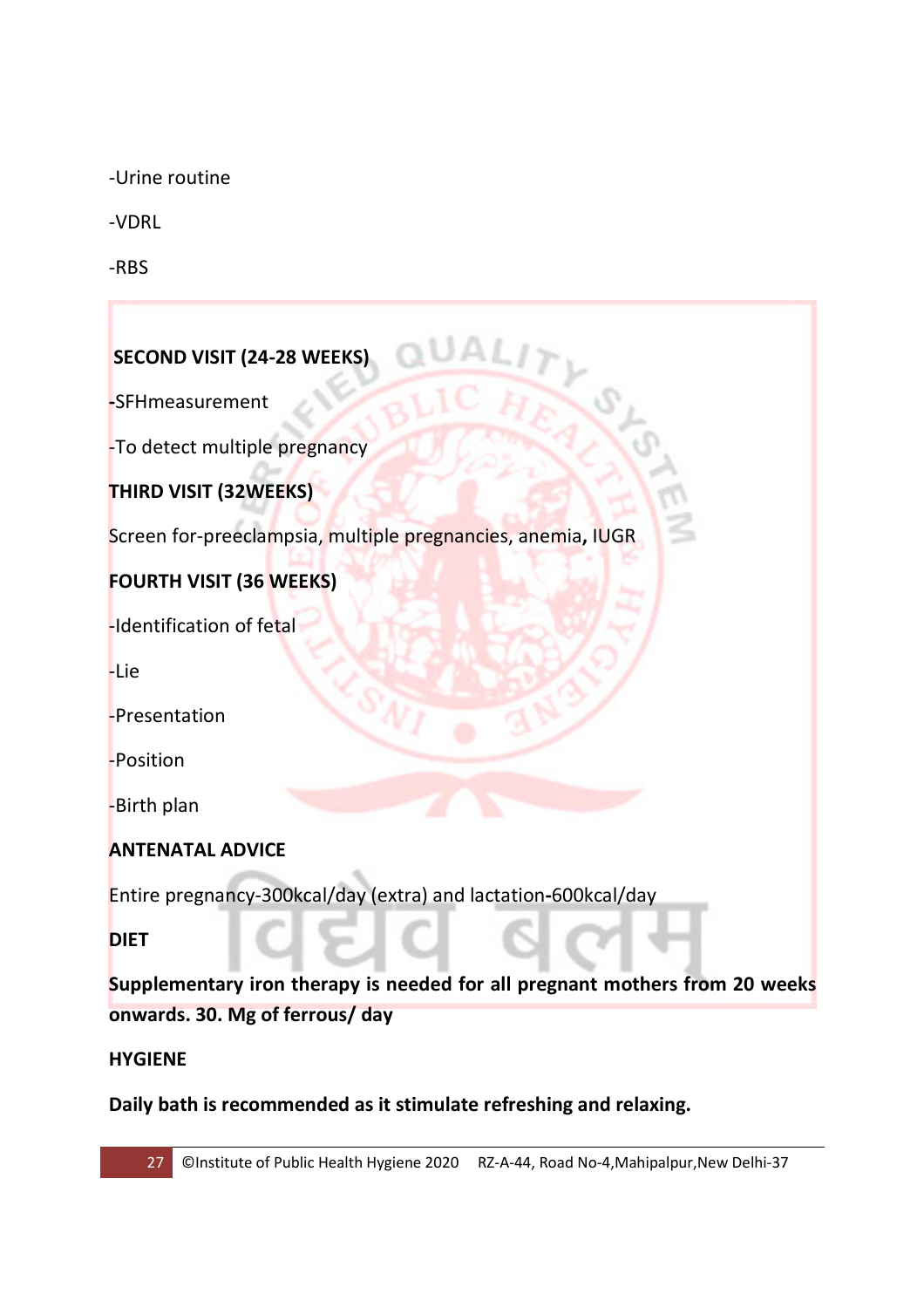#### **BOWEL CARE**

As there is increase chance of constipation, regular bowel movement may be facilitated by regulation of diet taking plenty of fluids, vegetable and milk.

| <b>BREAST CARE</b>                                                       |
|--------------------------------------------------------------------------|
| Wash the breast with clean tap water.                                    |
| <b>EXERCISE</b>                                                          |
| -Walk in moderation                                                      |
| -Avoid lifting heavy things                                              |
| -Avoid long time standing                                                |
| -Avoid sitting with crossed                                              |
| -Legs as this may impede circulation                                     |
| <b>DRESSING</b>                                                          |
| <b>REST AND SLEEP</b>                                                    |
| COITUS (Should be avoided in 1 <sup>st</sup> trimester and last 6 weeks) |
|                                                                          |
| <b>WARNING SIGN</b>                                                      |
| Headache                                                                 |
| <b>Blurring of vision</b>                                                |
| Convulsion                                                               |
| <b>Vaginal bleeding</b>                                                  |
|                                                                          |

Fever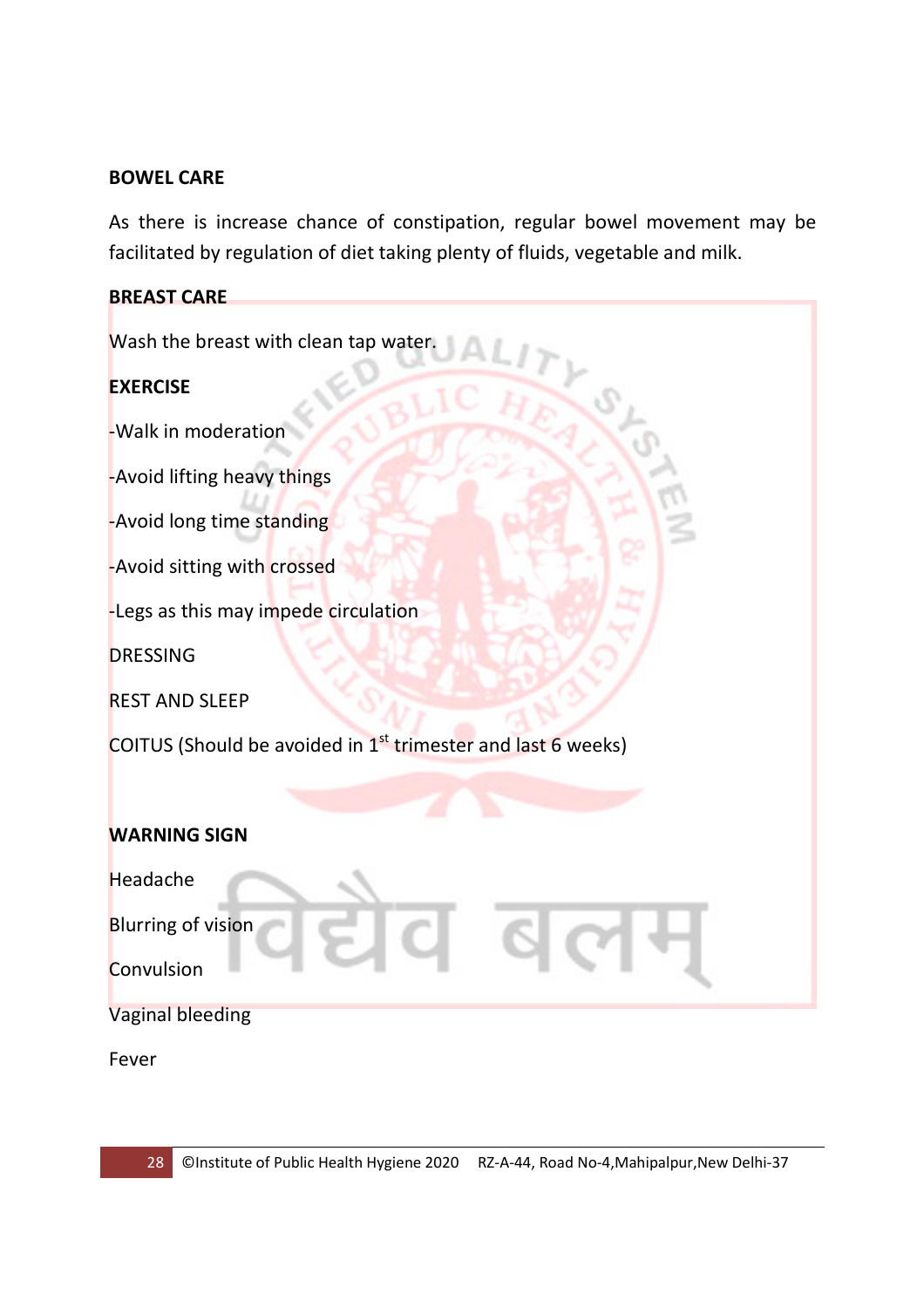#### **UNIT-VI (NORMAL LABOUR)**

#### **DEFINITION**

Series of events that takes place in the genital organ in an effort to expel the viable products of conception out of the womb through the vagina into the outer world is called labour.

-It may occur prior to 37 completedweeks, when it is called preterm labour**.** 

# **NORMAL LABOUR (EUTOCIA)**

Labour is called normal if it fulfills the following criteria:

-Spontaneous in onset and at term

-With vertex presentation

-Without undue prolongation

-Natural termination with minimal aids

-Without having any complications affecting the health of mother

#### **ABNORMAL LABOUR (DYSTOCIA)**

Any deviation from the definition of normal labour is calledabnormal labour**.** 

#### **CAUSES OF ONSET OF LABOUR**

**Uterine distension** 

**Feto-placental contribution** 

**-Estrogen** 

**-Progesterone** 

**-Prostaglandins**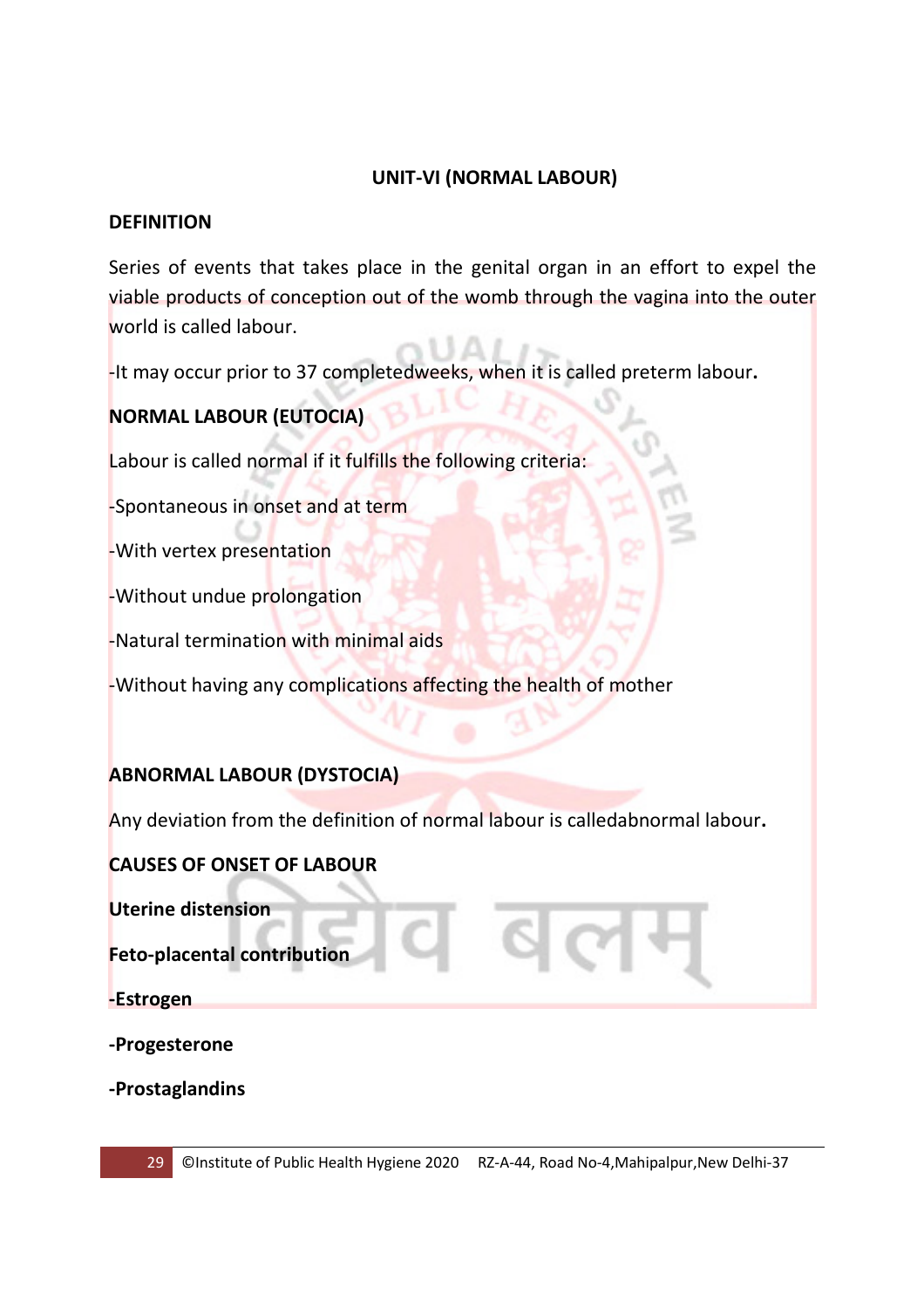#### **-Oxytocin**

#### **-Neurological**

#### **FALSE LABOUR PAIN FEATURES**

-Dull in nature and usually confined to the lower abdomen and groin

-Continuous and unrelated with hardening of the uterus

-Without any effect on dilatation of the cervix

-Usually relieved bymedication

## **TRUE LABOUR PAIN FEATURES**

-Painful uterine contractions at regular interval

-Contraction with increasing intensity and duration

-Show

-Progressive effacement and dilatationof the cervix

-Progressive effacement and dilatation of the cervix

-Formation of the "bag of membrane"

# **STAGES OF LABOUR**

This start from the onset of true labour pain and ends with full dilatation of cervix. It is in other words, the "cervical stage "of labour.

-Its average duration is 12 hours in primigravida and 6 hours in multigravida.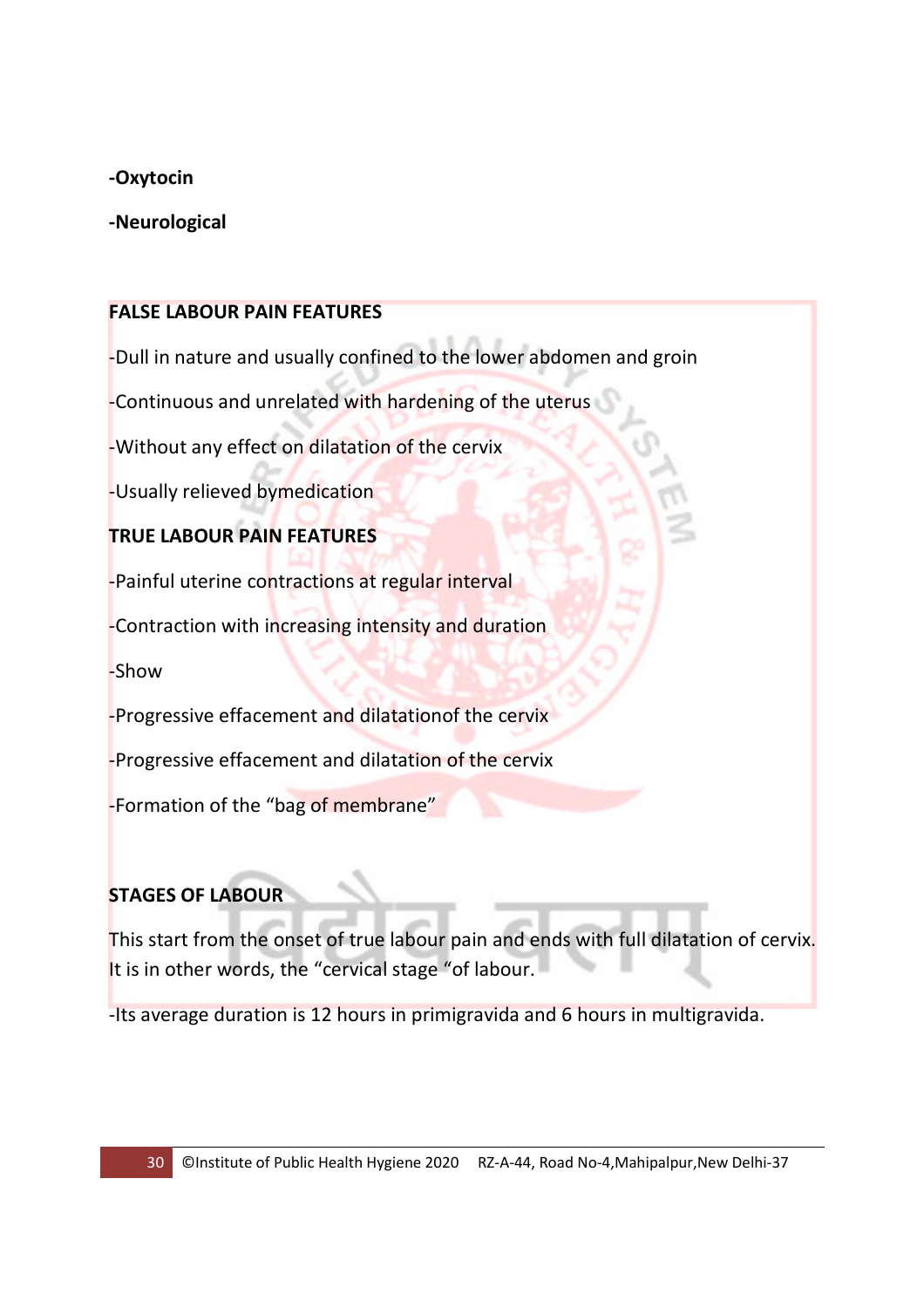-There are two phases of first stage of labour

\*Latent phase

\*Active phase

#### **PHASES OF FIRST STAGE OF LABOUR**

**\*Latent phase**: It is the time between the onset of labour and 3-4 cm dilatationand cervix becomes fully effaced. It usually lasts between 3 and 8 hours, being shorter in multiparous women.

**\*Active phase:** It is the time between the end of latent phase (3-4cm dilatation) and full dilatation (10cm). It is also variable in length, usually lasting between 2-6 hours.

#### **DURING ACTIVE PHASE**

Cervical dilatation during active phase usually occurs at one cm per hour.

## **SECOND STAGE OF LIVER**

Its starts from full dilatation of the cervix and ends with expulsion of fetus from birth canal.

It has got two phases.

#### **Propulsive Phase**:

Starts from full dilatation up to the descent of the presenting part to the pelvic floor.

#### **Expulsive Phase**:

It's distinguished by maternal bearing down efforts and ends with delivery of baby. Average duration is two hours in primigravida and one hour in multi par.

**Third Stage of Liver**: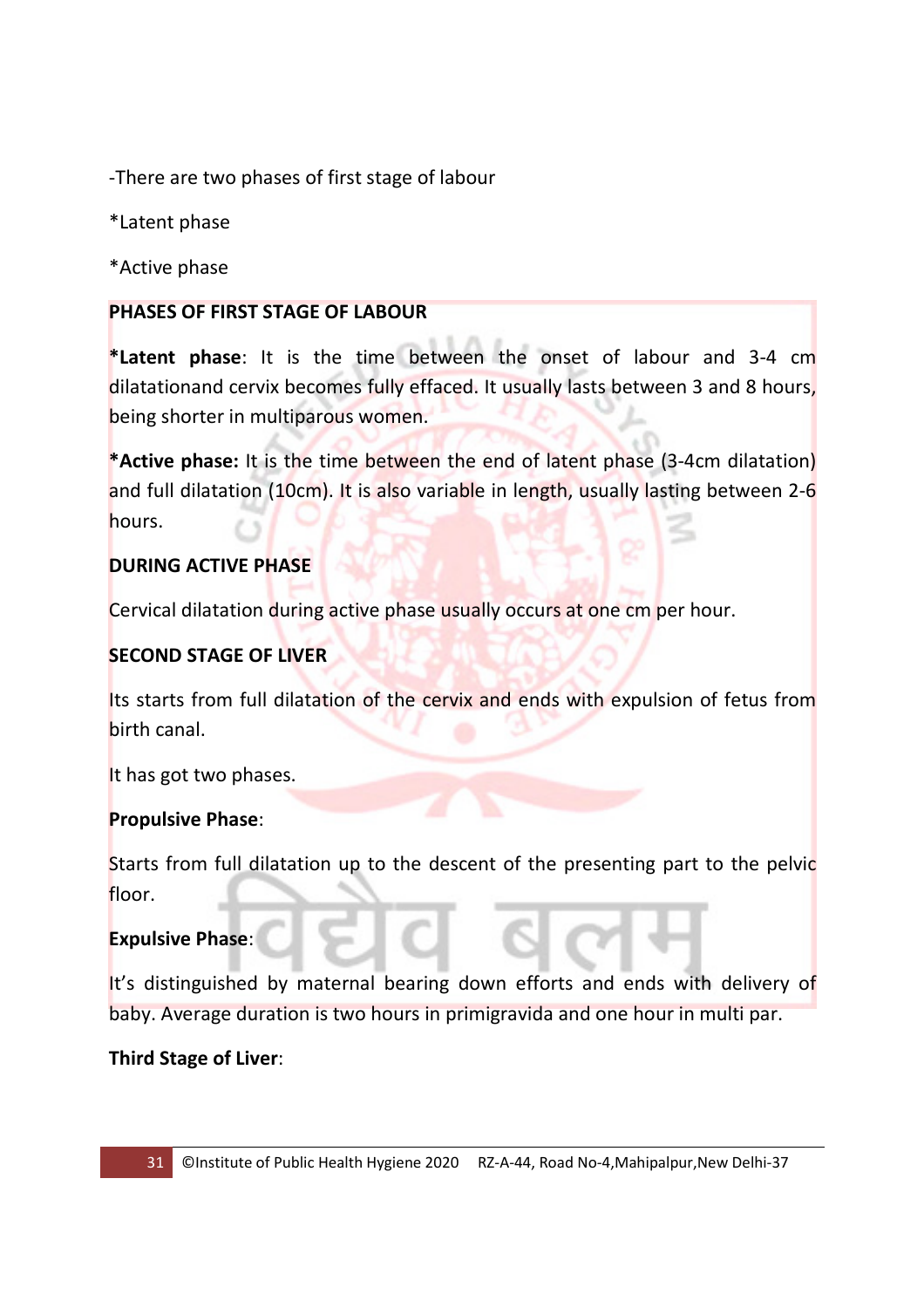The third stage begins after the expulsion of fetus and ends with expulsion of placenta and membranes. It involves the control of bleeding.

A third stage lasting more than 30 minutes should be considered abnormal.

## **Fourth Stage of Liver**:

The fourth stage begins with the delivery of the placenta and ends two hours later.

# **PHYSIOLOGY OF FIRST STAGE OF LIVER**

## **Fundal Dominance**

Each uterine contraction starts in the fundus near one of the side and spreads across and downwards.

#### **Polarity**

Polarity is the term used to describe the neuro muscular harmony that prevails between the two poles or segments of the uterus throughout the labour.

#### **Formation of Upper & Lower Uterine Segment**

The upper uterine segment having been formed from the body of the fundus is mainly concerned with contraction and retraction. It is thick and muscular. The lower uterine segment formed of the isthmus and the cervix and is about 8-10 com in length. The lower uterine segment is prepared for distension and dilatation.

#### **The Retraction Ring**

The ridge forms between the upper & lower uterine segment, this is known retraction ring.

The physiological ring gradually rises as the upper uterine segment contracts and retracts and lower uterine segment thins out to accommodate the descending fetus. Once the cervix is fully dilate and the fetus can leave the uterus, the retraction ring rises nofurther**.**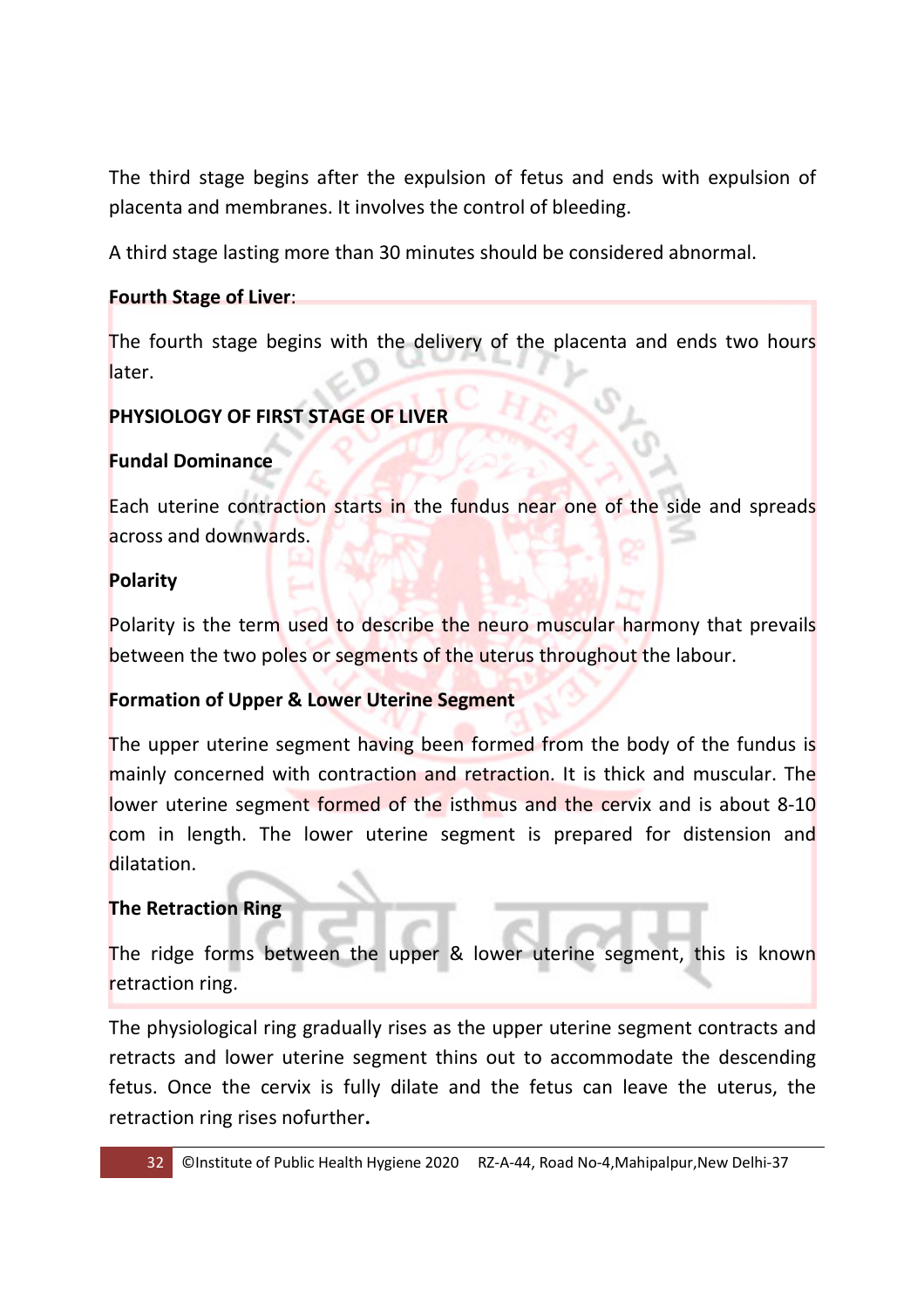## **CEREVICAL EFFACEMENT**

Effacement refers to the inclusion of the cervical canal into the lower uterine segment.

It takes place from above downward; that is the muscle fibers surrounding the internal os are drawn upwards by the retracted upper segment and the cervix merges into the lower uterinesegment.

# **CERVICAL DILATATION**

Dilatation of cervix is the process of enlargement of the os uteri from a tightly closed aperture to an opening large enough to permit the passage of the fetal head. Dilatation is measured in centimeters and full dilatation at term equates to about 10cm.

## **SHOW**

As a result of the dilatation of the cervix, the operculum, which formed the cervical plug during pregnancy, is lost. The women may see a blood stained mucoid discharge a few hours before, or within a few hours after, labour starts.

-The blood comes from the ruptured capillaries in the parietal decidua where the chorion has become detachedfrom the dilating cervix.

#### **FORMATION OF FORE WATER**

As the lower uterine segment forms and stretches, the chorion becomes detached from it and the increased intrauterine pressure causes its loosened part of the sac of fluid to bulge downwards into the os, to depth of 6-12mm

#### **RUPTURE OF MEMBRANE**

The optimal physiological time for the membrane to rupture spontaneously is at the end of the first stage of labour after the cervix becomes fully dilate and no longer supports the bag of fore water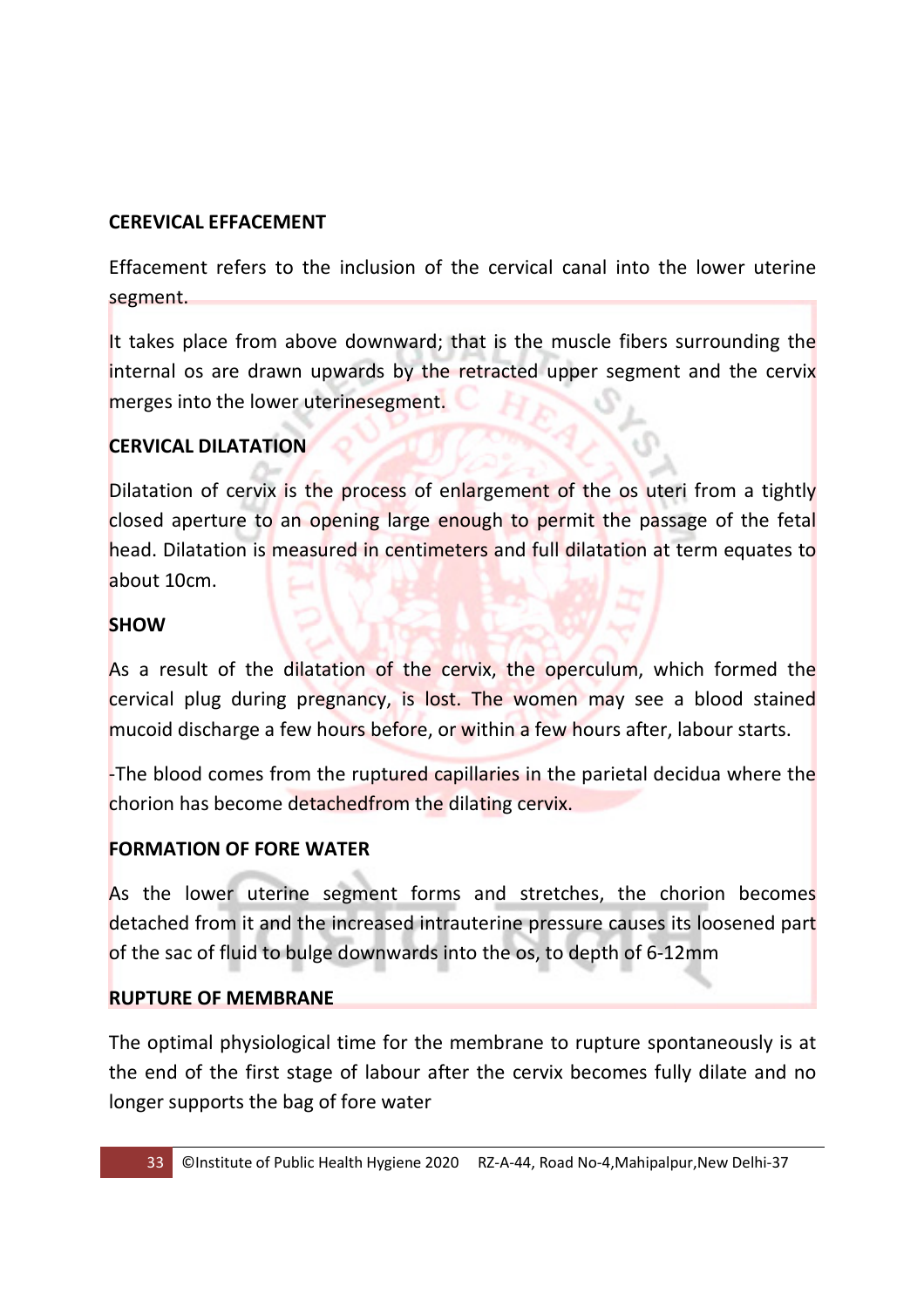#### **FETAL AXIS PRESSURE.**

During each contraction the uterus rises forward and the force of the fundal contraction is transmitted to the upper pole of the fetus down the long axis of the fetus and applied by the presenting part to the cervix. This is known as fetal axis pressure

# **PRESUMPTIVE SIGNS OF SECOND STAGEOF LABOUR**

\*Expulsive uterine contraction

\*Rupture of forewater

\*Dilatation and gaping of the anus

\*show

\*Appearance of presenting part

#### **MECHANISMS OF LABOUR**

Six considerations for normal labour

-The lie is longitudinal

-The presentation is cephalic

-The position is right or left occipitoanterior

-The attitude is one of the good flexion

-The denominator is the occiput

-The presenting part is the posterior part of the anterior parietal bone.

#### **CARDINAL MOVEMENT**

-Engagement

-Descent